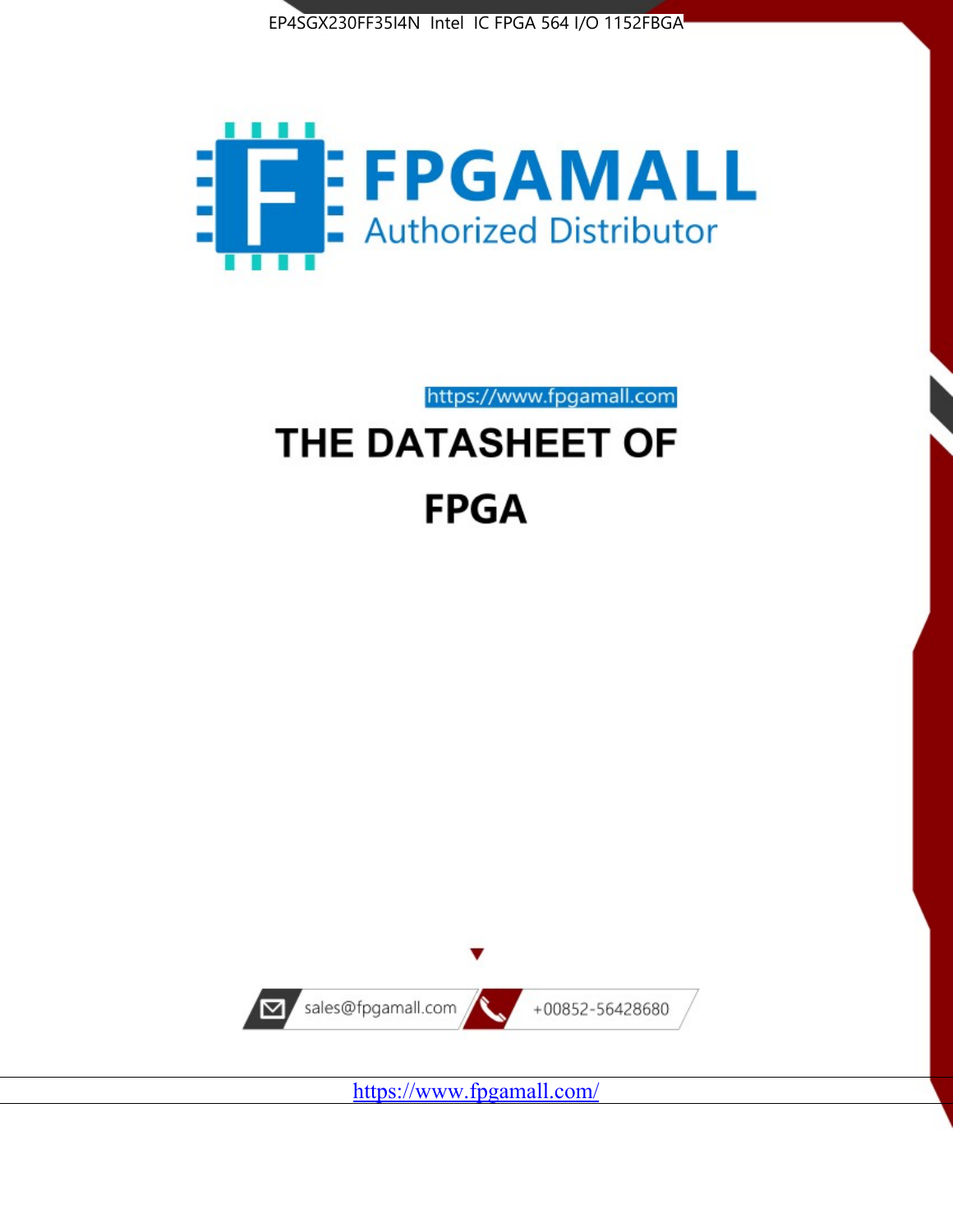EP4SGX230FF35I4N Intel IC FPGA 564 I/O 1152FBGA



# **1. Overview for the Stratix IV Device Family**

**SIV51001-3.5**

Altera® Stratix® IV FPGAs deliver a breakthrough level of system bandwidth and power efficiency for high-end applications, allowing you to innovate without compromise. Stratix IV FPGAs are based on the Taiwan Semiconductor Manufacturing Company (TSMC) 40-nm process technology and surpass all other high-end FPGAs, with the highest logic density, most transceivers, and lowest power requirements.

The Stratix IV device family contains three optimized variants to meet different application requirements:

- Stratix IV E (Enhanced) FPGAs—up to 813,050 logic elements (LEs), 33,294 kilobits (Kb) RAM, and 1,288 18 x 18 bit multipliers
- Stratix IV GX transceiver FPGAs—up to 531,200 LEs, 27,376 Kb RAM, 1,288 18 x 18-bit multipliers, and 48 full-duplex clock data recovery (CDR)-based transceivers at up to 8.5 Gbps
- Stratix IV GT—up to 531,200 LEs, 27,376 Kb RAM, 1,288 18 x 18-bit multipliers, and 48 full-duplex CDR-based transceivers at up to 11.3 Gbps

The complete Altera high-end solution includes the lowest risk, lowest total cost path to volume using HardCopy® IV ASICs for all the family variants, a comprehensive portfolio of application solutions customized for end-markets, and the industry leading Quartus® II software to increase productivity and performance.

f For information about upcoming Stratix IV device features, refer to the *[Upcoming](http://www.altera.com/literature/hb/stratix-iv/uf01001.pdf?GSA_pos=2&WT.oss_r=1&WT.oss=upcoming)  [Stratix IV Device Features](http://www.altera.com/literature/hb/stratix-iv/uf01001.pdf?GSA_pos=2&WT.oss_r=1&WT.oss=upcoming)* document.

f For information about changes to the currently published *Stratix IV Device Handbook*, refer to the *[Addendum to the Stratix IV Device Handbook](http://www.altera.com/literature/hb/stratix-iv/stx4_siv54002.pdf)* chapter.

This chapter contains the following sections:

- "Feature Summary" on page 1–2
- "Architecture Features" on page 1–6
- "Integrated Software Platform" on page 1–19
- "Ordering Information" on page 1–19

@2016 Altera Corporation. All rights reserved. ALTERA, ARRIA, CYCLONE, HARDCOPY, MAX, MEGACORE, NIOS, QUARTUS and STRATIX words and logos are trademarks of Altera Corporation and registered in the U.S. Patent and Trademark



Stratix IV Device Handbook Volume 1 January 2016

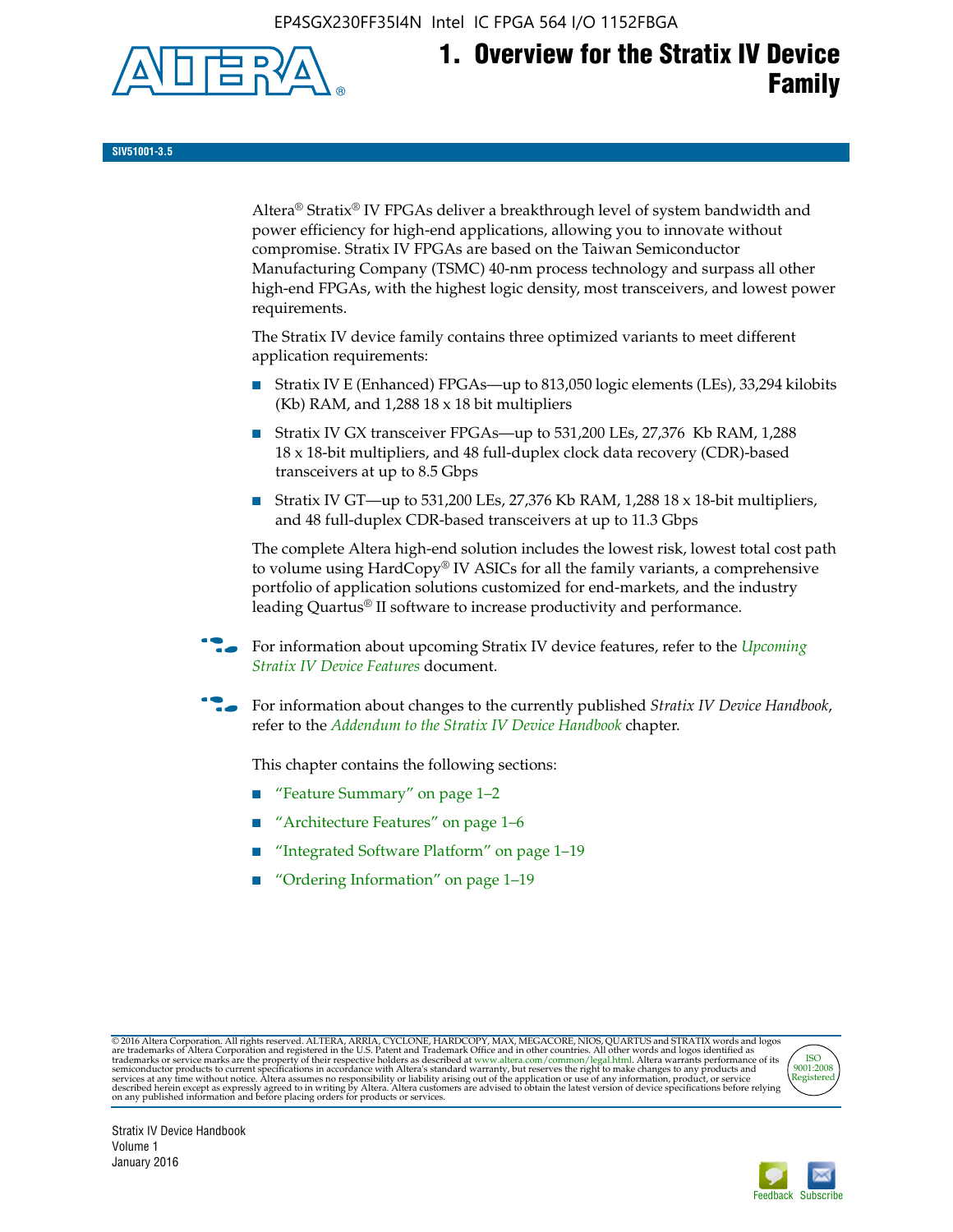# **Feature Summary**

The following list summarizes the Stratix IV device family features:

- Up to 48 full-duplex CDR-based transceivers in Stratix IV GX and GT devices supporting data rates up to 8.5 Gbps and 11.3 Gbps, respectively
- Dedicated circuitry to support physical layer functionality for popular serial protocols, such as PCI Express (PCIe) (PIPE) Gen1 and Gen2, Gbps Ethernet (GbE), Serial RapidIO, SONET/SDH, XAUI/HiGig, (OIF) CEI-6G, SD/HD/3G-SDI, Fibre Channel, SFI-5, and Interlaken
- Complete PCIe protocol solution with embedded PCIe hard IP blocks that implement PHY-MAC layer, Data Link layer, and Transaction layer functionality

**For more information, refer to the** *[IP Compiler for PCI Express User Guide](http://www.altera.com/literature/ug/ug_pci_express.pdf)***.** 

- Programmable transmitter pre-emphasis and receiver equalization circuitry to compensate for frequency-dependent losses in the physical medium
- Typical physical medium attachment (PMA) power consumption of 100 mW at 3.125 Gbps and 135 mW at 6.375 Gbps per channel
- 72,600 to 813,050 equivalent LEs per device
- 7,370 to 33,294 Kb of enhanced TriMatrix memory consisting of three RAM block sizes to implement true dual-port memory and FIFO buffers
- High-speed digital signal processing (DSP) blocks configurable as 9 x 9-bit,  $12 \times 12$ -bit,  $18 \times 18$ -bit, and  $36 \times 36$ -bit full-precision multipliers at up to 600 MHz
- Up to 16 global clocks (GCLK), 88 regional clocks (RCLK), and 132 periphery clocks (PCLK) per device
- Programmable power technology that minimizes power while maximizing device performance
- Up to 1,120 user I/O pins arranged in 24 modular I/O banks that support a wide range of single-ended and differential I/O standards
- Support for high-speed external memory interfaces including DDR, DDR2, DDR3 SDRAM, RLDRAM II, QDR II, and QDR II+ SRAM on up to 24 modular I/O banks
- High-speed LVDS I/O support with serializer/deserializer (SERDES), dynamic phase alignment (DPA), and soft-CDR circuitry at data rates up to 1.6 Gbps
- Support for source-synchronous bus standards, including SGMII, GbE, SPI-4 Phase 2 (POS-PHY Level 4), SFI-4.1, XSBI, UTOPIA IV, NPSI, and CSIX-L1
- Pinouts for Stratix IV E devices designed to allow migration of designs from Stratix III to Stratix IV E with minimal PCB impact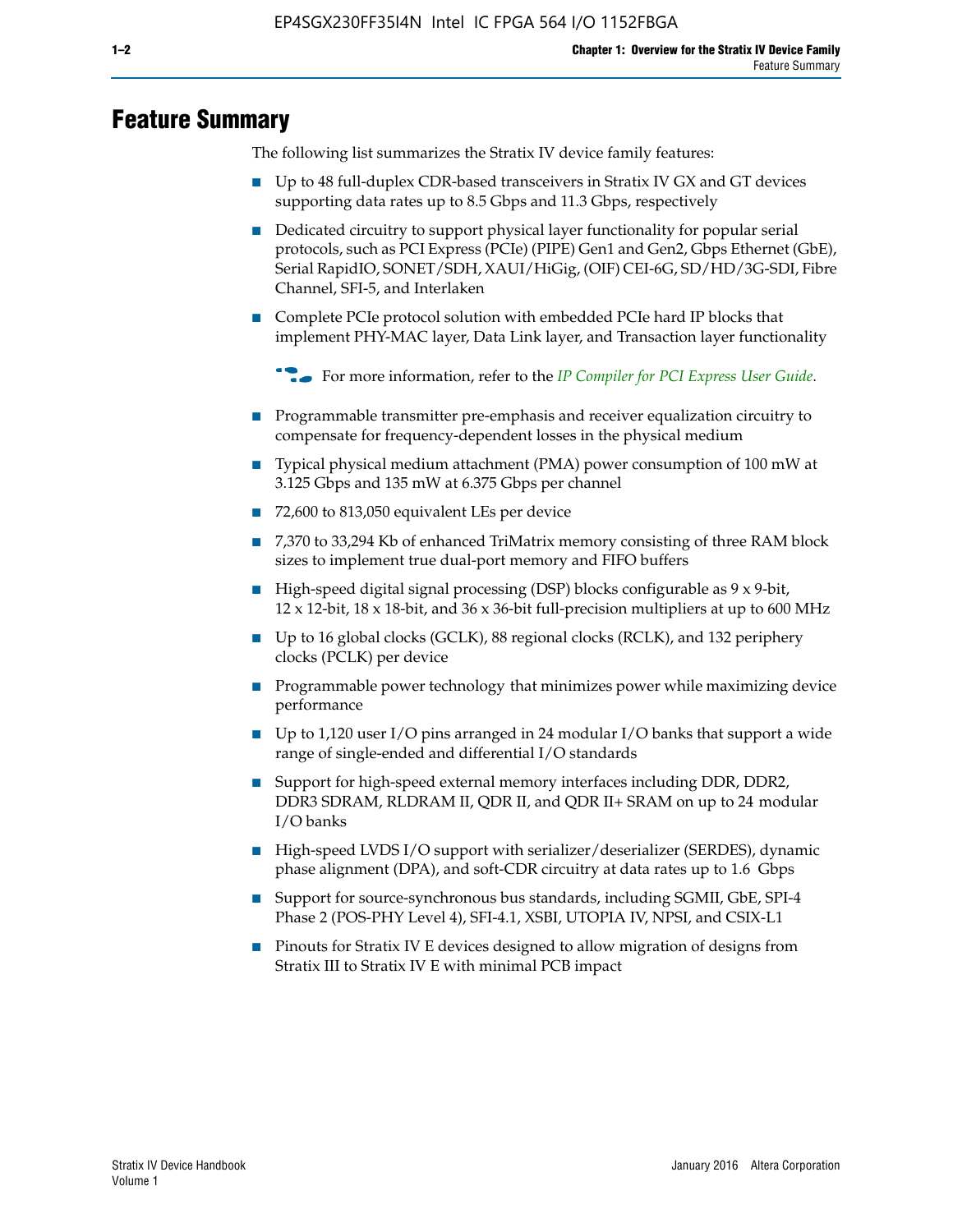# **Stratix IV GX Devices**

Stratix IV GX devices provide up to 48 full-duplex CDR-based transceiver channels per device:

- Thirty-two out of the 48 transceiver channels have dedicated physical coding sublayer (PCS) and physical medium attachment (PMA) circuitry and support data rates between 600 Mbps and 8.5 Gbps
- The remaining 16 transceiver channels have dedicated PMA-only circuitry and support data rates between 600 Mbps and 6.5 Gbps
- **1 The actual number of transceiver channels per device varies with device selection. For** more information about the exact transceiver count in each device, refer to Table 1–1 on page 1–11.
- 1 For more information about transceiver architecture, refer to the *[Transceiver](http://www.altera.com/literature/hb/stratix-iv/stx4_siv52001.pdf)  [Architecture in Stratix IV Devices](http://www.altera.com/literature/hb/stratix-iv/stx4_siv52001.pdf)* chapter.

Figure 1–1 shows a high-level Stratix IV GX chip view.

#### **Figure 1–1. Stratix IV GX Chip View** *(1)*



#### **Note to Figure 1–1:**

(1) Resource counts vary with device selection, package selection, or both.

Volume 1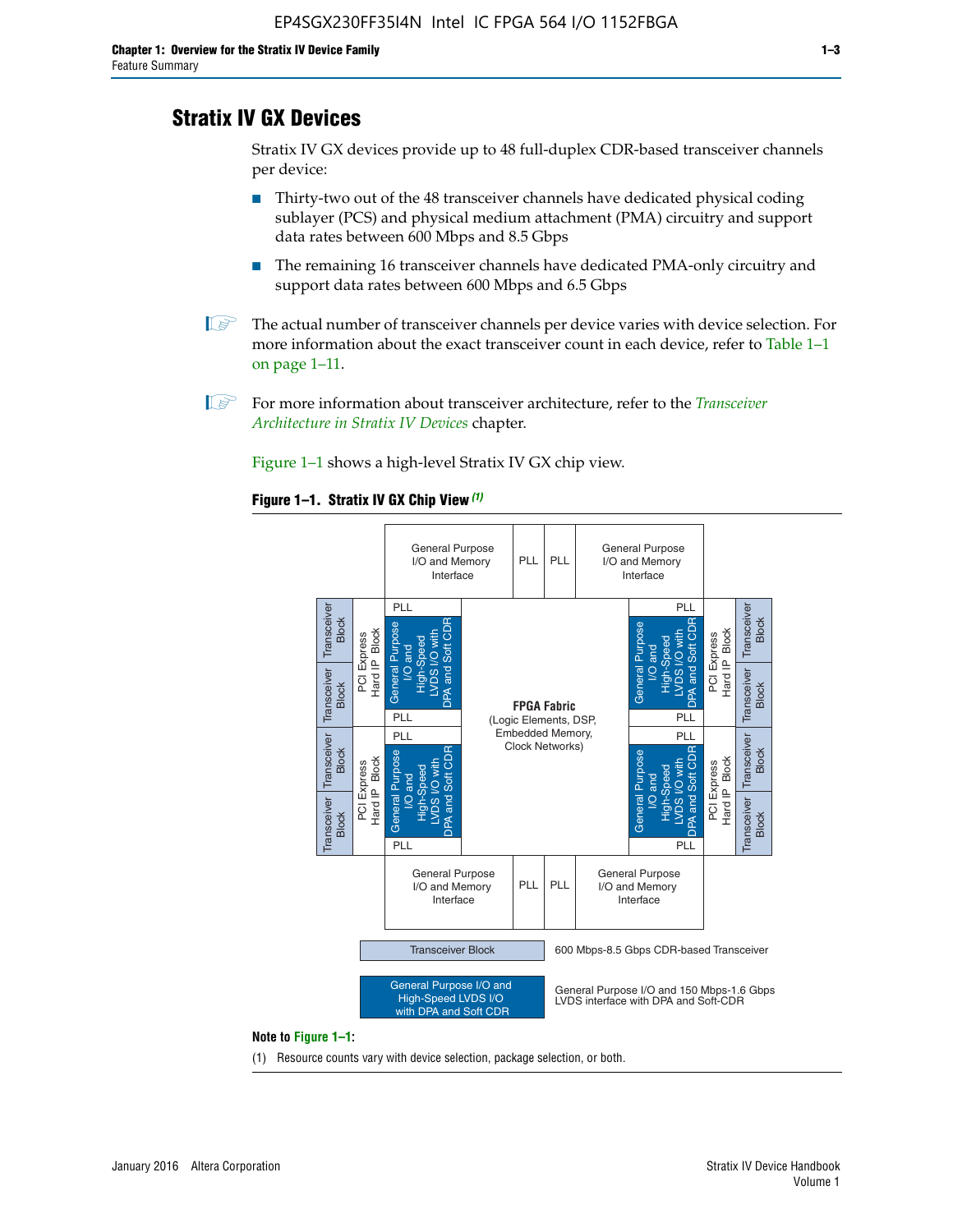# **Stratix IV E Device**

Stratix IV E devices provide an excellent solution for applications that do not require high-speed CDR-based transceivers, but are logic, user I/O, or memory intensive.

Figure 1–2 shows a high-level Stratix IV E chip view.





#### **Note to Figure 1–2:**

(1) Resource counts vary with device selection, package selection, or both.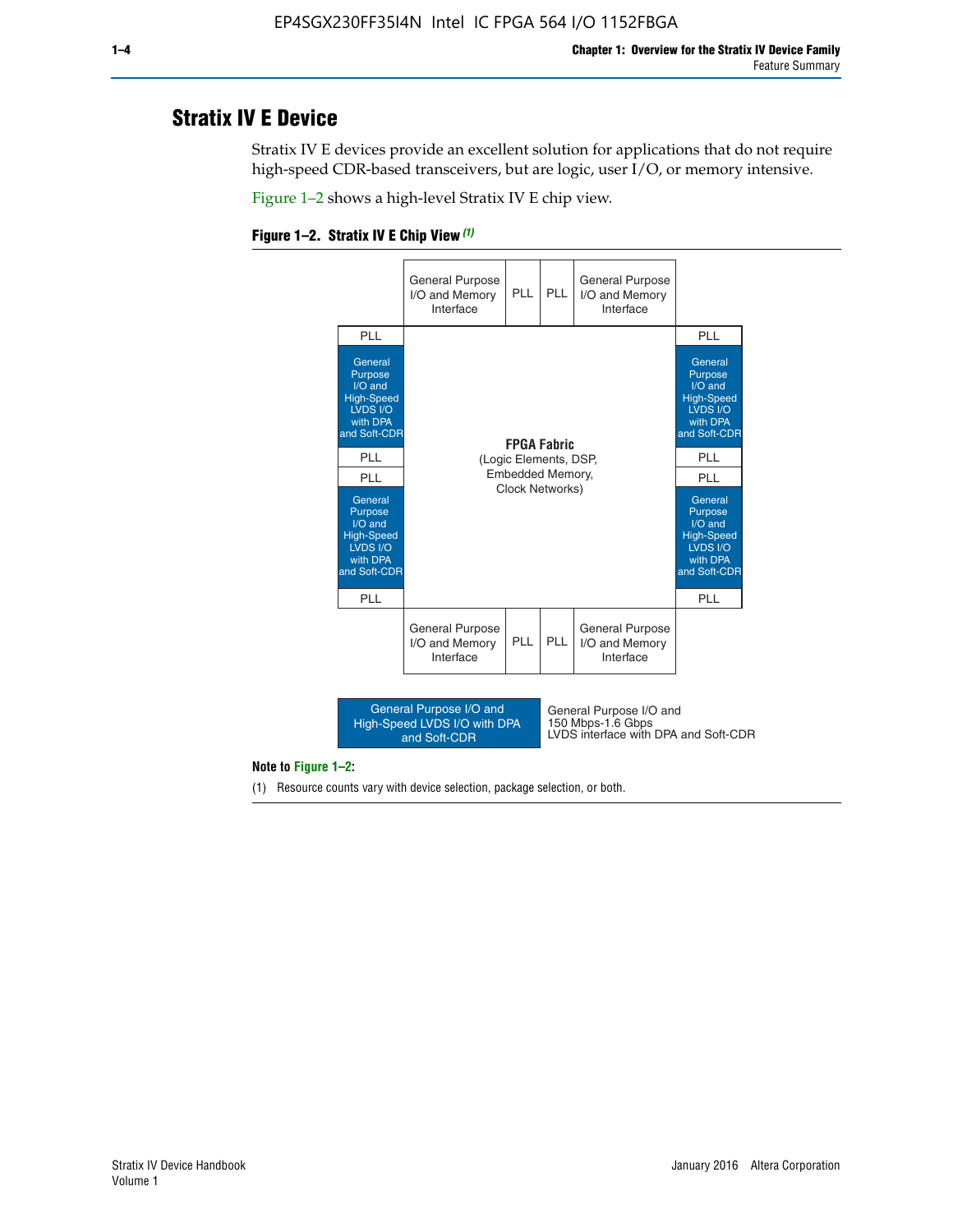# **Stratix IV GT Devices**

Stratix IV GT devices provide up to 48 CDR-based transceiver channels per device:

- Thirty-two out of the 48 transceiver channels have dedicated PCS and PMA circuitry and support data rates between 600 Mbps and 11.3 Gbps
- The remaining 16 transceiver channels have dedicated PMA-only circuitry and support data rates between 600 Mbps and 6.5 Gbps
- **1** The actual number of transceiver channels per device varies with device selection. For more information about the exact transceiver count in each device, refer to Table 1–7 on page 1–16.
- $\mathbb{I}$  For more information about Stratix IV GT devices and transceiver architecture, refer to the *[Transceiver Architecture in Stratix IV Devices](http://www.altera.com/literature/hb/stratix-iv/stx4_siv52001.pdf)* chapter.

Figure 1–3 shows a high-level Stratix IV GT chip view.





(1) Resource counts vary with device selection, package selection, or both.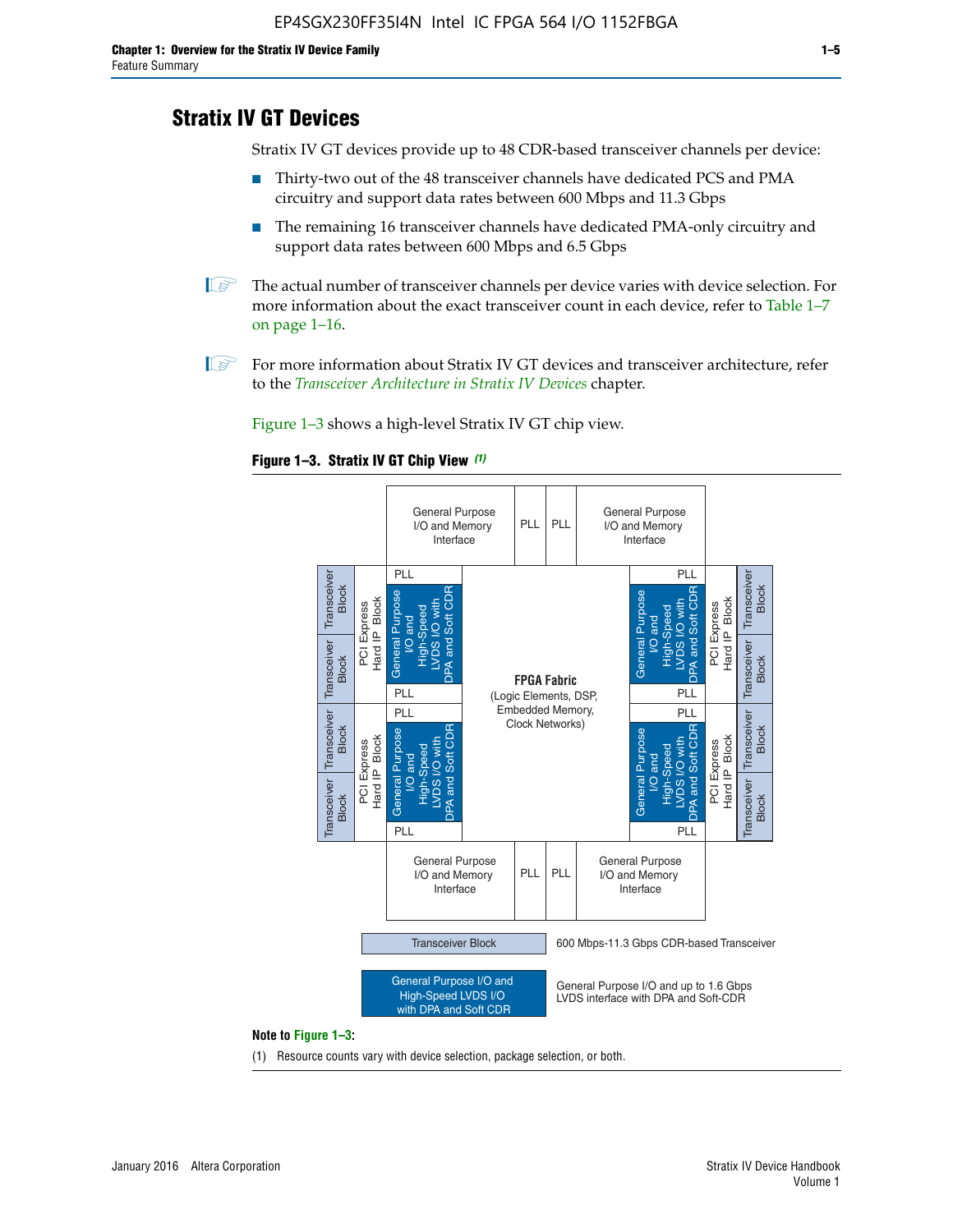# **Architecture Features**

The Stratix IV device family features are divided into high-speed transceiver features and FPGA fabric and I/O features.

 $\mathbb{I}$  The high-speed transceiver features apply only to Stratix IV GX and Stratix IV GT devices.

# **High-Speed Transceiver Features**

The following sections describe high-speed transceiver features for Stratix IV GX and GT devices.

## **Highest Aggregate Data Bandwidth**

Up to 48 full-duplex transceiver channels supporting data rates up to 8.5 Gbps in Stratix IV GX devices and up to 11.3 Gbps in Stratix IV GT devices.

## **Wide Range of Protocol Support**

Physical layer support for the following serial protocols:

- Stratix IV GX—PCIe Gen1 and Gen2, GbE, Serial RapidIO, SONET/SDH, XAUI/HiGig, (OIF) CEI-6G, SD/HD/3G-SDI, Fibre Channel, SFI-5, GPON, SAS/SATA, HyperTransport 1.0 and 3.0, and Interlaken
- Stratix IV GT—40G/100G Ethernet, SFI-S, Interlaken, SFI-5.1, Serial RapidIO, SONET/SDH, XAUI/HiGig, (OIF) CEI-6G, 3G-SDI, and Fibre Channel
- Extremely flexible and easy-to-configure transceiver data path to implement proprietary protocols
- PCIe Support
	- Complete PCIe Gen1 and Gen2 protocol stack solution compliant to PCI Express base specification 2.0 that includes PHY-MAC, Data Link, and transaction layer circuitry embedded in PCI Express hard IP blocks
	- **For more information, refer to the [PCI Express Compiler User Guide](http://www.altera.com/literature/ug/ug_pci_express.pdf).**
	- Root complex and end-point applications
	- $x1, x4,$  and  $x8$  lane configurations
	- PIPE 2.0-compliant interface
	- Embedded circuitry to switch between Gen1 and Gen2 data rates
	- Built-in circuitry for electrical idle generation and detection, receiver detect, power state transitions, lane reversal, and polarity inversion
	- 8B/10B encoder and decoder, receiver synchronization state machine, and ± 300 parts per million (ppm) clock compensation circuitry
	- Transaction layer support for up to two virtual channels (VCs)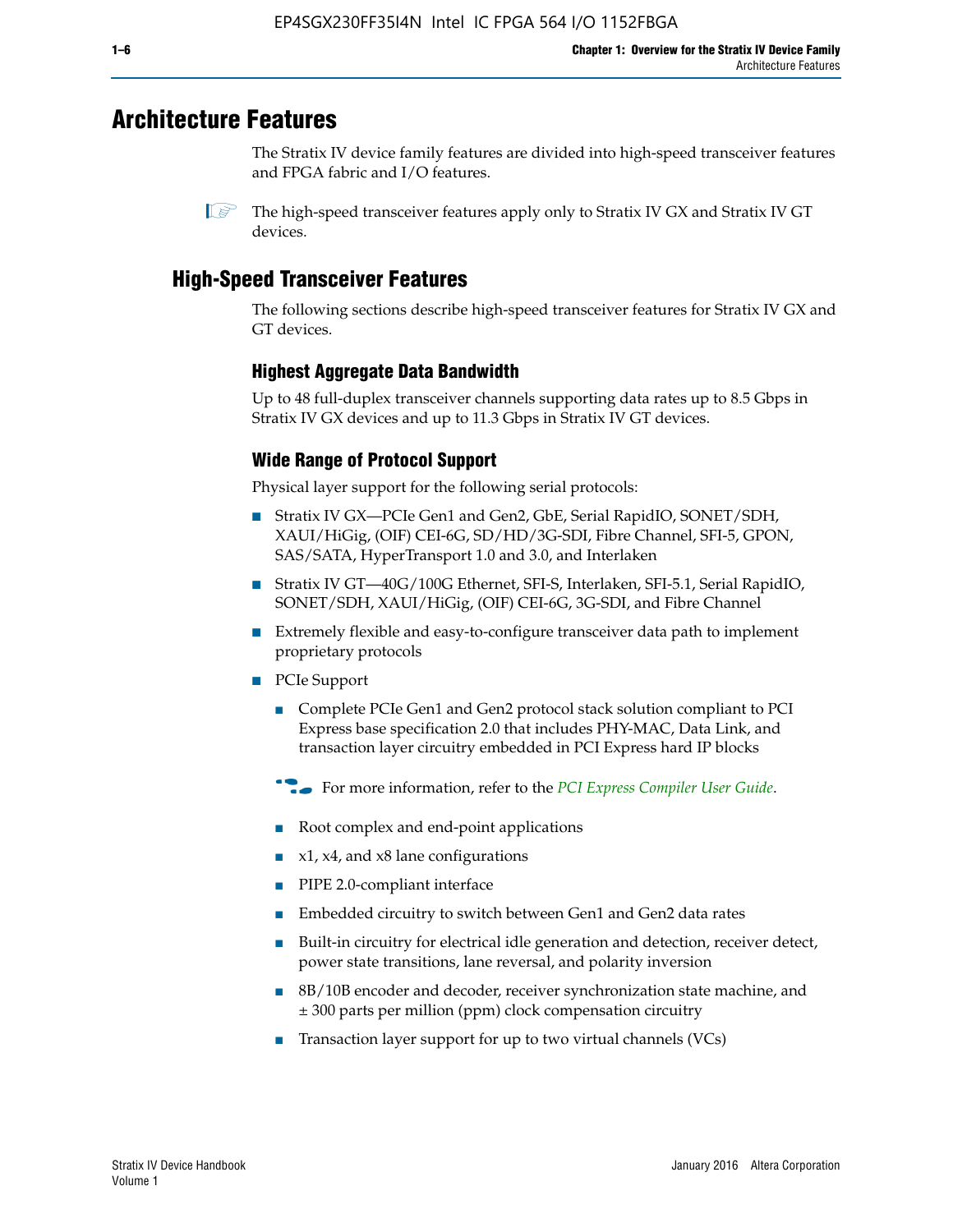- XAUI/HiGig Support
	- Compliant to IEEE802.3ae specification
	- **■** Embedded state machine circuitry to convert XGMII idle code groups  $(|11|)$ to and from idle ordered sets  $(|A|, |K|, |R|)$  at the transmitter and receiver, respectively
	- 8B/10B encoder and decoder, receiver synchronization state machine, lane deskew, and  $\pm 100$  ppm clock compensation circuitry
- GbE Support
	- Compliant to IEEE802.3-2005 specification
	- Automatic idle ordered set  $(111/112/1)$  generation at the transmitter, depending on the current running disparity
	- 8B/10B encoder and decoder, receiver synchronization state machine, and ± 100 ppm clock compensation circuitry
- Support for other protocol features such as MSB-to-LSB transmission in SONET/SDH configuration and spread-spectrum clocking in PCIe configurations

#### **Diagnostic Features**

- Serial loopback from the transmitter serializer to the receiver CDR for transceiver PCS and PMA diagnostics
- Reverse serial loopback pre- and post-CDR to transmitter buffer for physical link diagnostics
- Loopback master and slave capability in PCI Express hard IP blocks
- **For more information, refer to the** *[PCI Express Compiler User Guide](http://www.altera.com/literature/ug/ug_pci_express.pdf)***.**

#### **Signal Integrity**

Stratix IV devices simplify the challenge of signal integrity through a number of chip, package, and board-level enhancements to enable efficient high-speed data transfer into and out of the device. These enhancements include:

- Programmable 3-tap transmitter pre-emphasis with up to 8,192 pre-emphasis levels to compensate for pre-cursor and post-cursor inter-symbol interference (ISI)
- Up to 900% boost capability on the first pre-emphasis post-tap
- User-controlled and adaptive 4-stage receiver equalization with up to 16 dB of high-frequency gain
- On-die power supply regulators for transmitter and receiver phase-locked loop (PLL) charge pump and voltage controlled oscillator (VCO) for superior noise immunity
- On-package and on-chip power supply decoupling to satisfy transient current requirements at higher frequencies, thereby reducing the need for on-board decoupling capacitors
- Calibration circuitry for transmitter and receiver on-chip termination (OCT) resistors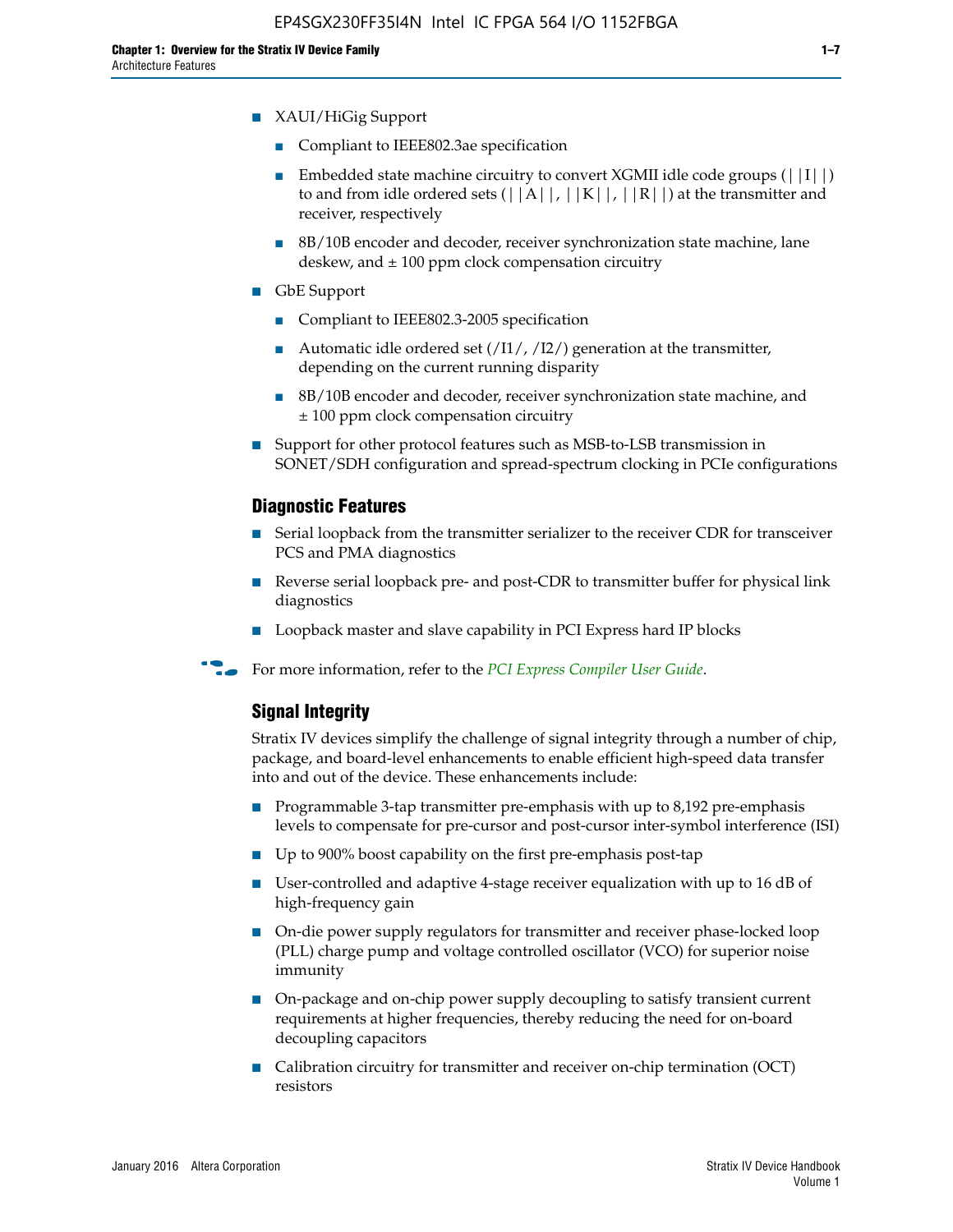# **FPGA Fabric and I/O Features**

The following sections describe the Stratix IV FPGA fabric and I/O features.

## **Device Core Features**

- Up to 531,200 LEs in Stratix IV GX and GT devices and up to 813,050 LEs in Stratix IV E devices, efficiently packed in unique and innovative adaptive logic modules (ALMs)
- Ten ALMs per logic array block (LAB) deliver faster performance, improved logic utilization, and optimized routing
- Programmable power technology, including a variety of process, circuit, and architecture optimizations and innovations
- Programmable power technology available to select power-driven compilation options for reduced static power consumption

#### **Embedded Memory**

- TriMatrix embedded memory architecture provides three different memory block sizes to efficiently address the needs of diversified FPGA designs:
	- 640-bit MLAB
	- 9-Kb M9K
	- 144-Kb M144K
- Up to 33,294 Kb of embedded memory operating at up to 600 MHz
- Each memory block is independently configurable to be a single- or dual-port RAM, FIFO, ROM, or shift register

## **Digital Signal Processing (DSP) Blocks**

- Flexible DSP blocks configurable as  $9 \times 9$ -bit,  $12 \times 12$ -bit,  $18 \times 18$ -bit, and  $36 \times 36$ -bit full-precision multipliers at up to 600 MHz with rounding and saturation capabilities
- Faster operation due to fully pipelined architecture and built-in addition, subtraction, and accumulation units to combine multiplication results
- Optimally designed to support advanced features such as adaptive filtering, barrel shifters, and finite and infinite impulse response (FIR and IIR) filters

#### **Clock Networks**

- Up to 16 global clocks and 88 regional clocks optimally routed to meet the maximum performance of 800 MHz
- Up to 112 and 132 periphery clocks in Stratix IV GX and Stratix IV E devices, respectively
- Up to 66 (16 GCLK + 22 RCLK + 28 PCLK) clock networks per device quadrant in Stratix IV GX and Stratix IV GT devices
- Up to 71 (16 GCLK + 22 RCLK + 33 PCLK) clock networks per device quadrant in Stratix IV E devices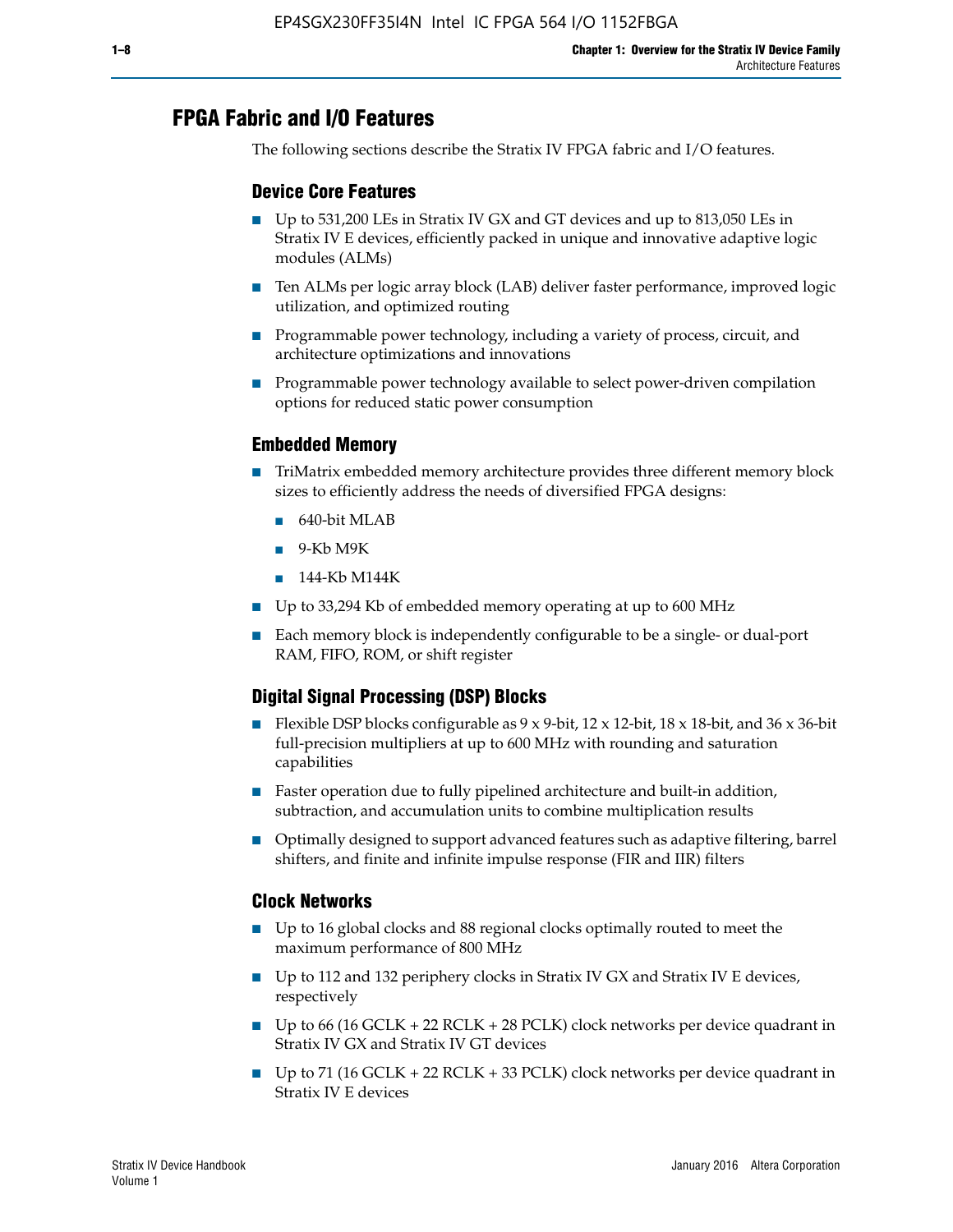## **PLLs**

- Three to 12 PLLs per device supporting spread-spectrum input tracking, programmable bandwidth, clock switchover, dynamic reconfiguration, and delay compensation
- On-chip PLL power supply regulators to minimize noise coupling

### **I/O Features**

- Sixteen to 24 modular I/O banks per device with 24 to 48 I/Os per bank designed and packaged for optimal simultaneous switching noise (SSN) performance and migration capability
- Support for a wide range of industry I/O standards, including single-ended (LVTTL/CMOS/PCI/PCIX), differential (LVDS/mini-LVDS/RSDS), voltage-referenced single-ended and differential (SSTL/HSTL Class I/II) I/O standards
- **O**n-chip series  $(R_S)$  and on-chip parallel  $(R_T)$  termination with auto-calibration for single-ended I/Os and on-chip differential  $(R_D)$  termination for differential I/Os
- Programmable output drive strength, slew rate control, bus hold, and weak pull-up capability for single-ended I/Os
- User I/O:GND: $V_{CC}$  ratio of 8:1:1 to reduce loop inductance in the package—PCB interface
- **■** Programmable transmitter differential output voltage ( $V_{OD}$ ) and pre-emphasis for high-speed LVDS I/O

#### **High-Speed Differential I/O with DPA and Soft-CDR**

- Dedicated circuitry on the left and right sides of the device to support differential links at data rates from 150 Mbps to 1.6 Gbps
- Up to 98 differential SERDES in Stratix IV GX devices, up to 132 differential SERDES in Stratix IV E devices, and up to 47 differential SERDES in Stratix IV GT devices
- DPA circuitry at the receiver automatically compensates for channel-to-channel and channel-to-clock skew in source synchronous interfaces
- Soft-CDR circuitry at the receiver allows implementation of asynchronous serial interfaces with embedded clocks at up to 1.6 Gbps data rate (SGMII and GbE)

#### **External Memory Interfaces**

- Support for existing and emerging memory interface standards such as DDR SDRAM, DDR2 SDRAM, DDR3 SDRAM, QDRII SRAM, QDRII+ SRAM, and RLDRAM II
- DDR3 up to 1,067 Mbps/533 MHz
- Programmable DQ group widths of 4 to 36 bits (includes parity bits)
- Dynamic OCT, trace mismatch compensation, read-write leveling, and half-rate register capabilities provide a robust external memory interface solution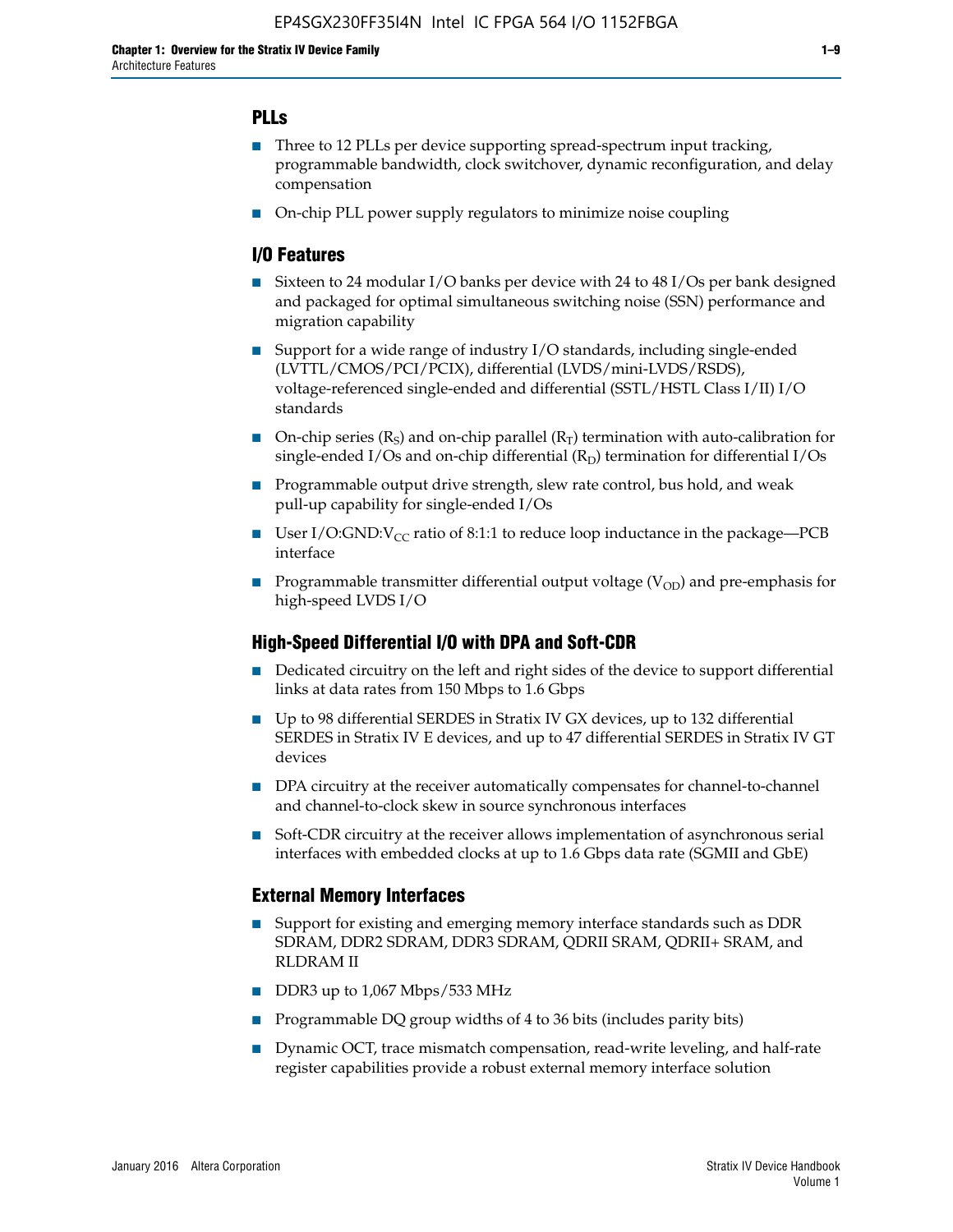## **System Integration**

- All Stratix IV devices support hot socketing
- Four configuration modes:
	- Passive Serial (PS)
	- Fast Passive Parallel (FPP)
	- Fast Active Serial (FAS)
	- JTAG configuration
- Ability to perform remote system upgrades
- 256-bit advanced encryption standard (AES) encryption of configuration bits protects your design against copying, reverse engineering, and tampering
- Built-in soft error detection for configuration RAM cells
- For more information about how to connect the PLL, external memory interfaces,  $I/O$ , high-speed differential I/O, power, and the JTAG pins to PCB, refer to the *[Stratix IV GX and Stratix IV E Device Family Pin Connection Guidelines](http://www.altera.com/literature/dp/stratix4/PCG-01005.pdf)* and the *[Stratix IV GT Device Family Pin Connection Guidelines](http://www.altera.com/literature/dp/stratix4/PCG-01006.pdf)*.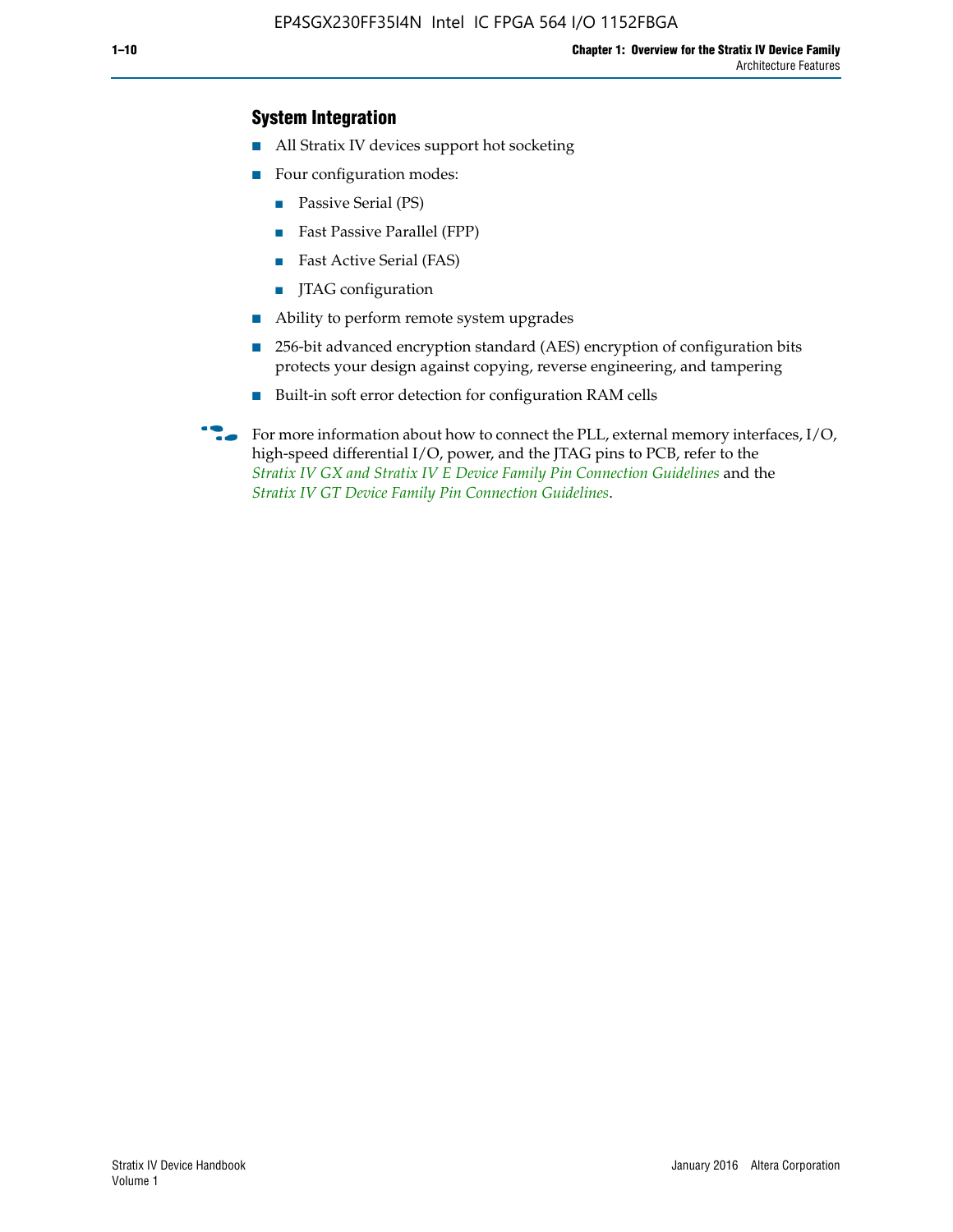#### Table 1–1 lists the Stratix IV GX device features.

## **Table 1–1. Stratix IV GX Device Features (Part 1 of 2)**

| <b>Feature</b>                                                       | EP4SGX70     |                               |      | <b>EP4SGX110</b>  |                   |      | <b>EP4SGX180</b>                |                |       |                                 | <b>EP4SGX230</b>              |                |                                   |                                 |                | <b>EP4SGX290</b>         |                          |       |                |                          |                                |                | <b>EP4SGX360</b> |       |                |       | <b>EP4SGX530</b> |
|----------------------------------------------------------------------|--------------|-------------------------------|------|-------------------|-------------------|------|---------------------------------|----------------|-------|---------------------------------|-------------------------------|----------------|-----------------------------------|---------------------------------|----------------|--------------------------|--------------------------|-------|----------------|--------------------------|--------------------------------|----------------|------------------|-------|----------------|-------|------------------|
| <b>Package</b><br><b>Option</b>                                      | F780         | F1152                         | F780 | F1152             |                   | F780 | F1152                           |                | F1517 | F780                            | F1152                         |                | F1517                             | F780                            | F1152          |                          | F1517                    | F1760 | F1932          | F780                     | F1152                          |                | F1517            | F1760 | F1932          | F1760 | F1932            |
| <b>ALMs</b>                                                          | 29,040       |                               |      | 42,240            |                   |      | 70,300                          |                |       |                                 | 91,200                        |                |                                   |                                 |                | 116,480                  |                          |       |                |                          |                                | 141,440        |                  |       |                |       | 212,480          |
| LEs                                                                  | 72,600       |                               |      | 105,600           |                   |      | 175,750                         |                |       |                                 | 228,000                       |                |                                   |                                 |                | 291,200                  |                          |       |                |                          |                                |                | 353,600          |       |                |       | 531,200          |
| 0.6 Gbps-<br>8.5 Gbps<br>Transceivers<br>$(PMA + PCs)$<br>(1)        | —            | 16                            |      | $\hspace{0.05cm}$ | 16                | —    | $\hspace{0.1mm}-\hspace{0.1mm}$ | 16             | 24    | $\hspace{0.1mm}-\hspace{0.1mm}$ | $\overbrace{\phantom{aaaaa}}$ | 16             | 24                                | $\hspace{0.05cm}$               |                | 16                       | 24                       | 24    | 32             |                          | $\overbrace{\phantom{aaaaa}}$  | 16             | 24               | 24    | 32             | 24    | 32               |
| 0.6 Gbps-<br>6.5 Gbps<br><b>Transceivers</b><br>$(PMA + PCs)$<br>(1) | 8            | $\overbrace{\phantom{aaaaa}}$ | 8    | 16                | $\qquad \qquad -$ | 8    | 16                              | -              | —     | 8                               | 16                            | —              | $\overbrace{\phantom{123221111}}$ | 16                              | 16             | $\overline{\phantom{0}}$ | $\overline{\phantom{0}}$ |       |                | 16                       | 16                             | —              |                  |       |                |       |                  |
| PMA-only<br>CMU<br>Channels<br>$(0.6$ Gbps-<br>6.5 Gbps)             |              | 8                             |      |                   | 8                 | —    | —                               | 8              | 12    |                                 | $\overline{\phantom{m}}$      | 8              | 12                                | $\hspace{0.1mm}-\hspace{0.1mm}$ | -              | 8                        | 12                       | 12    | 16             |                          | $\qquad \qquad \longleftarrow$ | 8              | 12               | 12    | 16             | 12    | 16               |
| PCI Express<br>hard IP<br><b>Blocks</b>                              | $\mathbf{1}$ | $\overline{c}$                | -1   | $\overline{2}$    |                   | 1    |                                 | $\overline{2}$ |       | $\mathbf{1}$                    |                               | $\overline{c}$ |                                   |                                 |                | $\overline{2}$           |                          |       | $\overline{4}$ |                          |                                | $\overline{c}$ |                  |       | $\overline{4}$ | 4     |                  |
| High-Speed<br><b>LVDS</b><br>SERDES (up<br>to 1.6 Gbps)<br>(4)       | 28           | 56                            | 28   | 28                | 56                | 28   | 44                              |                | 88    | 28                              | 44                            |                | 88                                | —                               | 44             |                          | 88                       | 88    | 98             |                          | 44                             |                | 88               | 88    | 98             | 88    | 98               |
| SPI-4.2 Links                                                        | $\mathbf{1}$ |                               |      | 1                 |                   | 1    | $\overline{c}$                  |                | 4     | 1                               | $\overline{2}$                |                | 4                                 | —                               | $\overline{c}$ |                          |                          | 4     |                | $\overline{\phantom{0}}$ | 2                              |                |                  | 4     |                |       | 4                |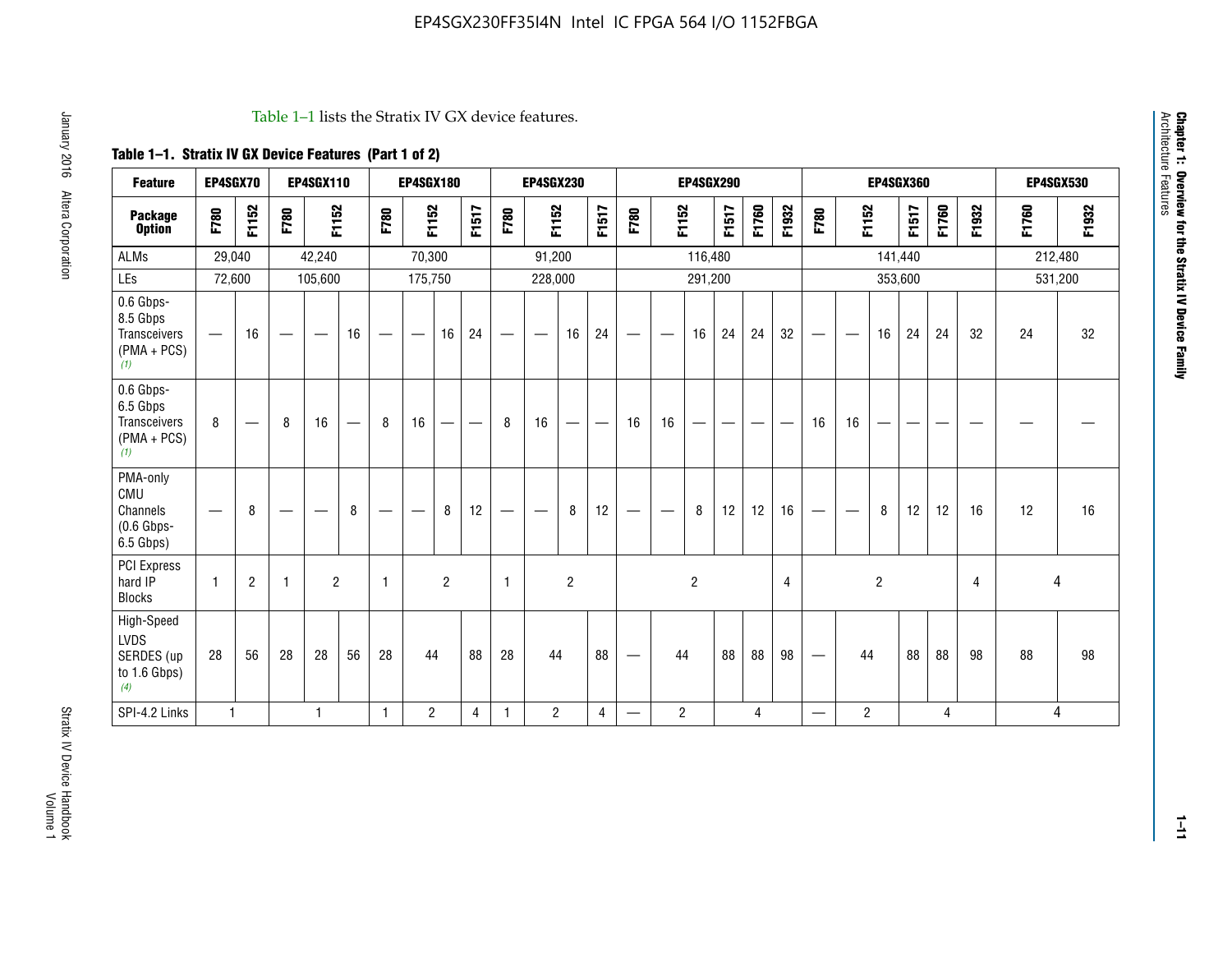**Table 1–1. Stratix IV GX Device Features (Part 2 of 2)**

| <b>Feature</b>                                       | EP4SGX70                |                        |                             | <b>EP4SGX110</b>            |                      |                             | <b>EP4SGX180</b>          |                      |                        |                             | <b>EP4SGX230</b>            |                      |                      |                            |                             | EP4SGX290              |                      |                      |                        |                             |                             |                        | <b>EP4SGX360</b>      |                      |                        | <b>EP4SGX530</b>  |                 |
|------------------------------------------------------|-------------------------|------------------------|-----------------------------|-----------------------------|----------------------|-----------------------------|---------------------------|----------------------|------------------------|-----------------------------|-----------------------------|----------------------|----------------------|----------------------------|-----------------------------|------------------------|----------------------|----------------------|------------------------|-----------------------------|-----------------------------|------------------------|-----------------------|----------------------|------------------------|-------------------|-----------------|
| <b>Package</b><br><b>Option</b>                      | F780                    | F1152                  | F780                        | F1152                       |                      | F780                        | F1152                     |                      | F1517                  | F780                        | F1152                       |                      | F1517                | F780                       | F1152                       |                        | F1517                | F1760                | F1932                  | F780                        | F1152                       |                        | F1517                 | F1760                | F1932                  | F1760             | F1932           |
| M9K Blocks<br>(256x)<br>36 bits)                     | 462                     |                        |                             | 660                         |                      |                             | 950                       |                      |                        |                             | 1,235                       |                      |                      |                            |                             | 936                    |                      |                      |                        |                             |                             | 1,248                  |                       |                      |                        |                   | 1,280           |
| M144K<br><b>Blocks</b><br>(2048 x<br>72 bits)        | 16                      |                        |                             | 16                          |                      |                             | 20                        |                      |                        |                             | 22                          |                      |                      |                            |                             | 36                     |                      |                      |                        |                             |                             | 48                     |                       |                      |                        | 64                |                 |
| <b>Total Memory</b><br>(MLAB+M9K<br>+M144K) Kb       | 7,370                   |                        |                             | 9,564                       |                      |                             | 13,627                    |                      |                        |                             | 17,133                      |                      |                      |                            |                             | 17,248                 |                      |                      |                        |                             |                             | 22,564                 |                       |                      |                        | 27,376            |                 |
| Embedded<br><b>Multipliers</b><br>$18 \times 18$ (2) | 384                     |                        |                             | 512                         |                      |                             | 920                       |                      |                        |                             | 1,288                       |                      |                      |                            |                             | 832                    |                      |                      |                        |                             |                             | 1,040                  |                       |                      | 1,02<br>4              | 1,024             |                 |
| PLLs                                                 | 3                       | $\overline{4}$         | 3                           | 4                           |                      | 3                           | 6                         |                      | 8                      | 3                           | 6                           |                      | 8                    | 4                          | 6                           |                        | 8                    | 12                   | 12                     | 4                           | 6                           |                        | 8                     | 12                   | 12                     | 12                | 12              |
| User $I/Os$ (3)                                      | 372                     | 488                    | 372                         | 372                         | 48<br>8              | 372                         | 56<br>4                   | 56<br>4              | 74<br>4                | 372                         | 564                         | 56<br>$\overline{4}$ | 74<br>$\overline{4}$ | 289                        | 564                         | 56<br>4                | 74<br>4              | 88<br>0              | 92<br>$\mathbf 0$      | 289                         | 564                         | 56<br>4                | 74<br>4               | 88<br>$\mathbf{0}$   | 920                    | 880               | 920             |
| Speed Grade<br>(fastest to<br>slowest) (5)           | $-2x,$<br>$-3,$<br>$-4$ | $-2,$<br>$-3,$<br>$-4$ | $-2\times$<br>$-3,$<br>$-4$ | $-2\times$<br>$-3,$<br>$-4$ | $-2,$<br>-3,<br>$-4$ | $-2\times$<br>$-3,$<br>$-4$ | $-2$<br>×,<br>$-3,$<br>-4 | $-2$<br>$-3$<br>$-4$ | $-2,$<br>$-3,$<br>$-4$ | $-2\times$<br>$-3,$<br>$-4$ | $-2\times$<br>$-3,$<br>$-4$ | $-2,$<br>-3,<br>$-4$ | $-2,$<br>-3,<br>$-4$ | $-2\times$<br>$-3$<br>$-4$ | $-2\times$<br>$-3,$<br>$-4$ | $-2,$<br>$-3,$<br>$-4$ | $-2,$<br>-3,<br>$-4$ | $-2,$<br>-3,<br>$-4$ | $-2,$<br>$-3,$<br>$-4$ | $-2\times$<br>$-3,$<br>$-4$ | $-2\times$<br>$-3,$<br>$-4$ | $-2,$<br>$-3,$<br>$-4$ | $-2,$<br>$-3$<br>$-4$ | $-2,$<br>-3,<br>$-4$ | $-2,$<br>$-3,$<br>$-4$ | $-2, -3,$<br>$-4$ | $-2, -3,$<br>-4 |

#### **Notes to Table 1–1:**

(1) The total number of transceivers is divided equally between the left and right side of each device, except for the devices in the F780 package. These devices have eight transceiver channels located only on the right side of the device.

- (2) Four multiplier adder mode.
- (3) The user I/Os count from pin-out files includes all general purpose I/O, dedicated clock pins, and dual purpose configuration pins. Transceiver pins and dedicated configuration pins are not included in the pin count.
- (4) Total pairs of high-speed LVDS SERDES take the lowest channel count of  $R_X/T_X$ .
- (5) The difference between the Stratix IV GX devices in the –2 and –2x speed grades is the number of available transceiver channels. The –2 device allows you to use the transceiver CMU blocks as transceiver channels. The –2x device does NOT allow you to use the CMU blocks as transceiver channels. In addition to the reduction of available transceiver channels in the Stratix IV GX –2x device, the data rates in the –2x device are limited to 6.5 Gbps.

**1–12**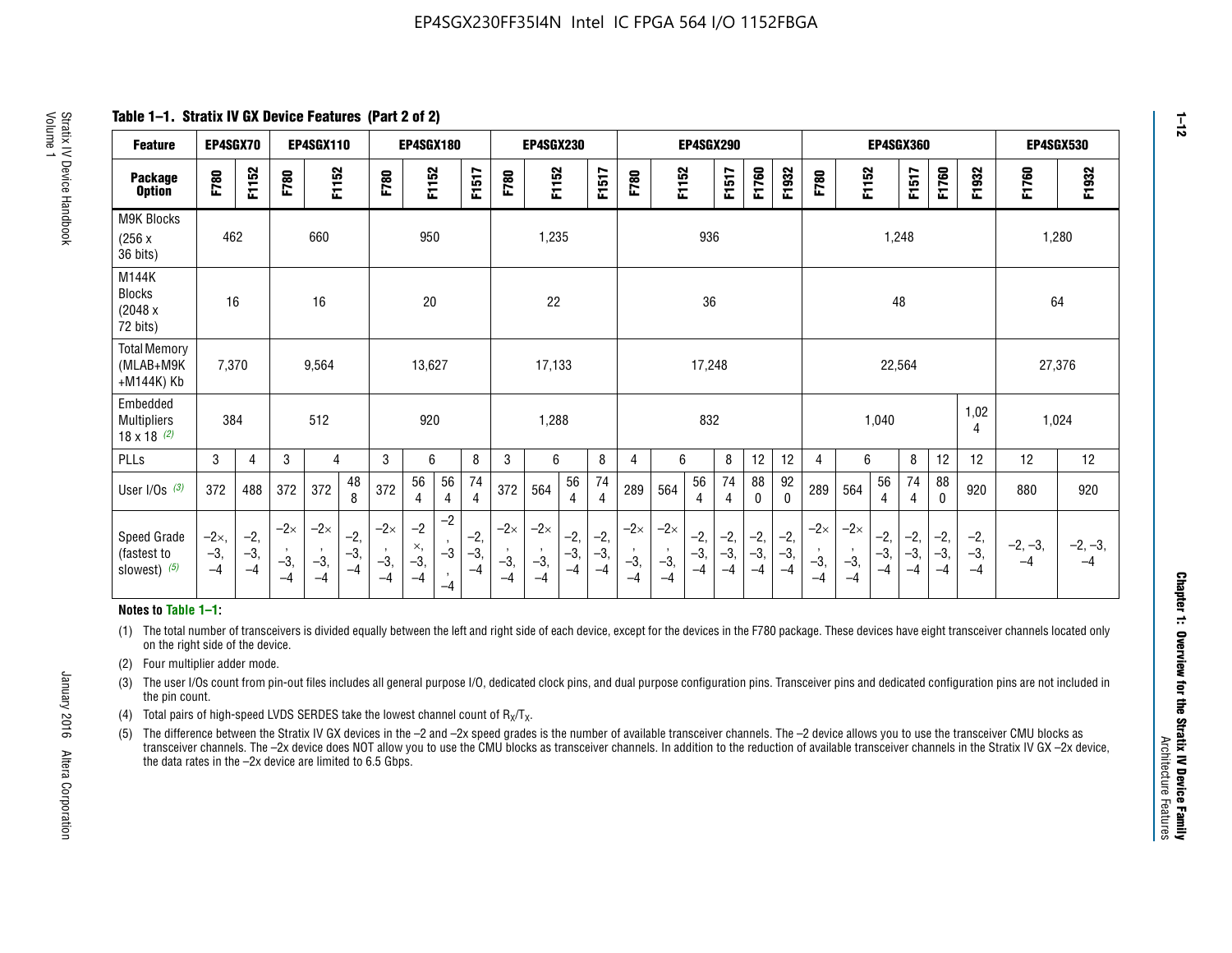Table 1–2 lists the Stratix IV GX device package options.

#### **Table 1–2. Stratix IV GX Device Package Options** *(1)***,** *(2)*

| <b>Device</b> |                  | <b>F780</b><br>(29 mm x 29 mm) $(6)$ | F1152<br>$(35 \, \text{mm} \times 35 \, \text{mm})$<br>(6) |             | <b>F1152</b><br>$(35$ mm x 35 mm) $(5)$ , $(7)$ | F1517<br>(40 mm x 40 mm)<br>$(5)$ $(7)$ | F1760<br>$(42.5 \text{ mm} \times 42.5 \text{ mm})$<br>Ш | F1932<br>$(45 \, \text{mm} \times 45 \, \text{mm})$<br>(7) |
|---------------|------------------|--------------------------------------|------------------------------------------------------------|-------------|-------------------------------------------------|-----------------------------------------|----------------------------------------------------------|------------------------------------------------------------|
| EP4SGX70      | <b>DF29</b>      |                                      |                                                            | <b>HF35</b> |                                                 |                                         |                                                          |                                                            |
| EP4SGX110     | <b>DF29</b>      |                                      | FF35                                                       | <b>HF35</b> |                                                 |                                         |                                                          |                                                            |
| EP4SGX180     | DF <sub>29</sub> |                                      | FF35                                                       |             | <b>HF35</b>                                     | KF40                                    |                                                          |                                                            |
| EP4SGX230     | <b>DF29</b>      |                                      | FF35                                                       |             | <b>HF35</b>                                     | KF40                                    |                                                          |                                                            |
| EP4SGX290     |                  | FH29 $(3)$                           | <b>FF35</b>                                                |             | <b>HF35</b>                                     | KF40                                    | KF43                                                     | <b>NF45</b>                                                |
| EP4SGX360     |                  | FH29 $(3)$                           | FF35                                                       |             | <b>HF35</b>                                     | KF40                                    | KF43                                                     | <b>NF45</b>                                                |
| EP4SGX530     |                  |                                      |                                                            |             | HH35 $(4)$                                      | KH40 (4)                                | KF43                                                     | <b>NF45</b>                                                |

#### **Notes to Table 1–2:**

(1) Device packages in the same column and marked under the same arrow sign have vertical migration capability.

(2) Use the Pin Migration Viewer in the Pin Planner to verify the pin migration compatibility when migrating devices. For more information, refer to *[I/O Management](http://www.altera.com/literature/hb/qts/qts_qii52013.pdf)* in the *Quartus II Handbook, Volume 2*.

(3) The 780-pin EP4SGX290 and EP4SGX360 devices are available only in 33 mm x 33 mm Hybrid flip chip package.

(4) The 1152-pin and 1517-pin EP4SGX530 devices are available only in 42.5 mm x 42.5 mm Hybrid flip chip packages.

(5) When migrating between hybrid and flip chip packages, there is an additional keep-out area. For more information, refer to the *[Package Information Datasheet for Altera Devices](http://www.altera.com/literature/ds/dspkg.pdf)*.

(6) Devices listed in this column are available in –2x, –3, and –4 speed grades. These devices do not have on-package decoupling capacitors.

(7) Devices listed in this column are available in –2, –3, and –4 speed grades. These devices have on-package decoupling capacitors. For more information about on-package decoupling capacitor value in each device, refer to Table 1–3.

 $\mathbb{L}$ s On-package decoupling reduces the need for on-board or PCB decoupling capacitors by satisfying the transient current requirements at higher frequencies. The *[Power Delivery Network](http://www.altera.com/literature/ug/pdn_tool_stxiv.zip)* design tool for Stratix IV devices accounts for the on-package decoupling and reflects the reduced requirements for PCB decoupling capacitors.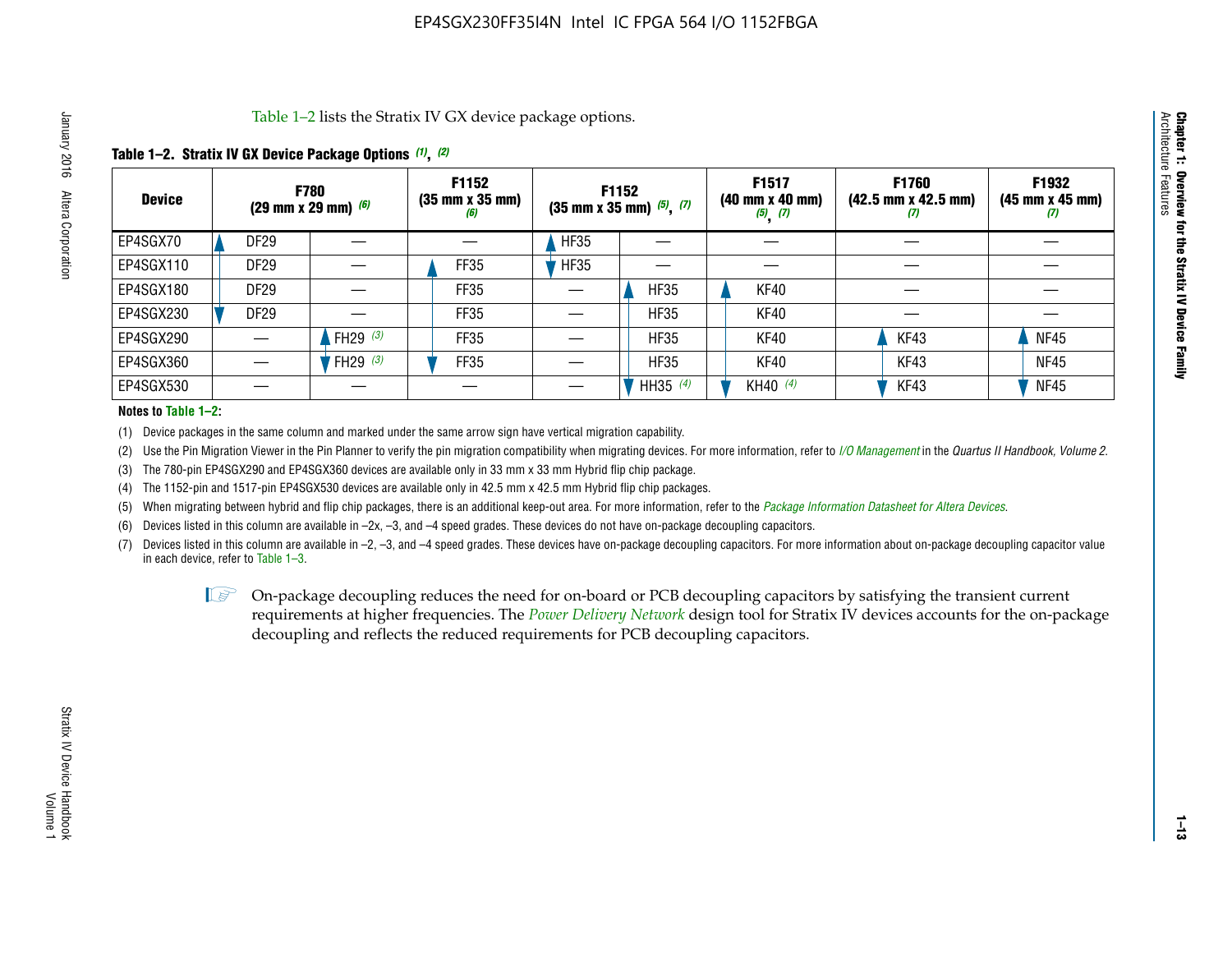|  |  | Table 1-3. Stratix IV GX Device On-Package Decoupling Information (1) |  |  |
|--|--|-----------------------------------------------------------------------|--|--|
|--|--|-----------------------------------------------------------------------|--|--|

| <b>Ordering Information</b> |                     | <b>V<sub>cc</sub></b>               | V <sub>ccio</sub>    | V <sub>CCL GXB</sub>         | V <sub>CCA_L/R</sub> | V <sub>CCT</sub> and V <sub>CCR</sub> (Shared)   |
|-----------------------------|---------------------|-------------------------------------|----------------------|------------------------------|----------------------|--------------------------------------------------|
| EP4SGX70                    | <b>HF35</b>         | $2\times1$ uF + $2\times470$ nF     | 10nF per bank $(2)$  | 100nF per transceiver block  | 100 <sub>n</sub> F   | $1 \times 470$ nF + $1 \times 47$ nF per side    |
| EP4SGX110                   | <b>HF35</b>         | $2\times1$ uF + $2\times470$ nF     | 10nF per bank $(2)$  | 100nF per transceiver block  | 100 <sub>n</sub> F   | $1\times470$ nF + $1\times47$ nF per side        |
| EP4SGX180                   | <b>HF35</b><br>KF40 | $2\times1$ uF + $2\times470$ nF     | 10nF per bank $(2)$  | 100nF per transceiver block  | 100 <sub>nF</sub>    | $1 \times 470$ nF + $1 \times 47$ nF per side    |
| EP4SGX230                   | <b>HF35</b><br>KF40 | $2 \times 1$ uF + $2 \times 470$ nF | 10 nF per bank $(2)$ | 100 nF per transceiver block | 100 nF               | $1 \times 470$ nF + $1 \times 47$ nF<br>per side |
|                             | <b>HF35</b><br>KF40 |                                     |                      |                              |                      | $1 \times 470$ nF + $1 \times 47$ nF             |
| EP4SGX290                   | KF43<br><b>NF45</b> | $4 \times 1$ uF + $4 \times 470$ nF | 10 nF per bank $(2)$ | 100 nF per transceiver block | 100nF                | per side                                         |
|                             | <b>HF35</b><br>KF40 |                                     |                      |                              |                      | $1 \times 470$ nF + $1 \times 47$ nF             |
| EP4SGX360                   | KF43<br><b>NF45</b> | $4 \times 1$ uF + $4 \times 470$ nF | 10 nF per bank $(2)$ | 100 nF per transceiver block | 100 nF               | per side                                         |
|                             | <b>HH35</b>         |                                     |                      |                              |                      |                                                  |
| EP4SGX530                   | <b>KH40</b><br>KF43 | $4 \times 1$ uF + $4 \times 470$ nF | 10 nF per bank $(2)$ | 100 nF per transceiver block | 100 nF               | $1 \times 470$ nF + $1 \times 47$ nF<br>per side |
|                             | <b>NF45</b>         |                                     |                      |                              |                      |                                                  |

**Notes to Table 1–3:**

(1) Table 1-3 refers to production devices on-package decoupling. For more information about decoupling design of engineering sample (ES) devices, contact [Altera Technical Support](http://mysupport.altera.com/eservice/login.asp).

(2) For I/O banks  $3(*)$ ,  $4(*)$ ,  $7(*)$ , and  $8(*)$  only. There is no OPD for I/O bank  $1(*)$ ,  $2(*)$ ,  $5(*)$ , and  $6(*)$ .

**1–14**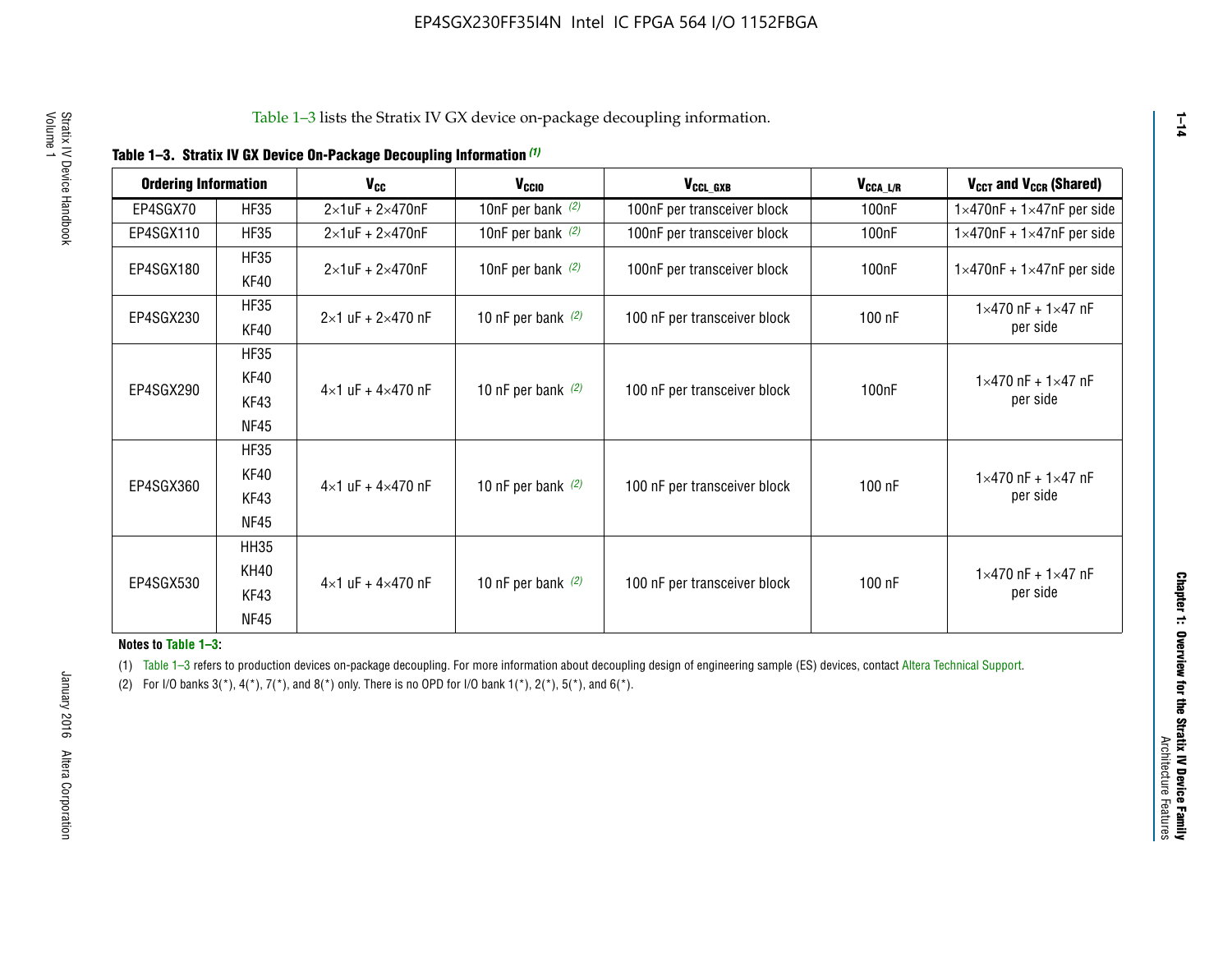#### Table 1–4 lists the Stratix IV E device features.

#### **Table 1–4. Stratix IV E Device Features**

| <b>Feature</b>                                      | <b>EP4SE230</b> |     | <b>EP4SE360</b>                        |              | <b>EP4SE530</b> |              |          | <b>EP4SE820</b> |            |  |
|-----------------------------------------------------|-----------------|-----|----------------------------------------|--------------|-----------------|--------------|----------|-----------------|------------|--|
| Package Pin Count                                   | 780             | 780 | 1152                                   | 1152         | 1517            | 1760         | 1152     | 1517            | 1760       |  |
| ALMs                                                | 91,200          |     | 141,440                                |              | 212,480         |              |          | 325,220         |            |  |
| LEs                                                 | 228,000         |     | 353,600                                |              | 531,200         |              |          | 813,050         |            |  |
| High-Speed LVDS<br>SERDES (up to<br>1.6 Gbps) $(1)$ | 56              | 56  | 88                                     | 88           | 112             | 112          | 88       | 112             | 132        |  |
| SPI-4.2 Links                                       | 3               | 3   | 4                                      | 4            |                 | 6            | 4        | 6               | 6          |  |
| <b>M9K Blocks</b><br>(256 x 36 bits)                | 1,235           |     | 1,248                                  |              | 1,280           |              |          | 1610            |            |  |
| M144K Blocks<br>(2048 x 72 bits)                    | 22              |     | 48                                     |              | 64              |              |          | 60              |            |  |
| <b>Total Memory</b><br>$(MLAB+M9K+$<br>M144K) Kb    | 17,133          |     | 22,564                                 |              | 27,376          |              |          | 33,294          |            |  |
| <b>Embedded Multipliers</b><br>$(18 \times 18)$ (2) | 1,288           |     | 1,040                                  |              | 1,024           |              |          | 960             |            |  |
| PLLs                                                | 4               | 4   | 8                                      | 8            | 12              | 12           | 8        | 12              | 12         |  |
| User I/Os $(3)$                                     | 488             | 488 | 744                                    | 744          | 976             | 976          | 744(4)   | 976 (4)         | 1120 $(4)$ |  |
| Speed Grade<br>(fastest to slowest)                 |                 |     | $-2, -3, -4$ $-2, -3, -4$ $-2, -3, -4$ | $-2, -3, -4$ | $-2, -3, -4$    | $-2, -3, -4$ | $-3, -4$ | $-3, -4$        | $-3, -4$   |  |

#### **Notes to Table 1–4:**

(1) The user I/O count from the pin-out files include all general purpose I/Os, dedicated clock pins, and dual purpose configuration pins. Transceiver pins and dedicated configuration pins are not included in the pin count.

(2) Four multiplier adder mode.

(3) Total pairs of high-speed LVDS SERDES take the lowest channel count of  $R_X/T_X$ .

(4) This data is preliminary.

**Chapter 1: Overview for the Stratix IV Device Family**

**Chapter 1: Overview for the Stratix IV Device Family**<br>Architecture Faatures

Architecture Features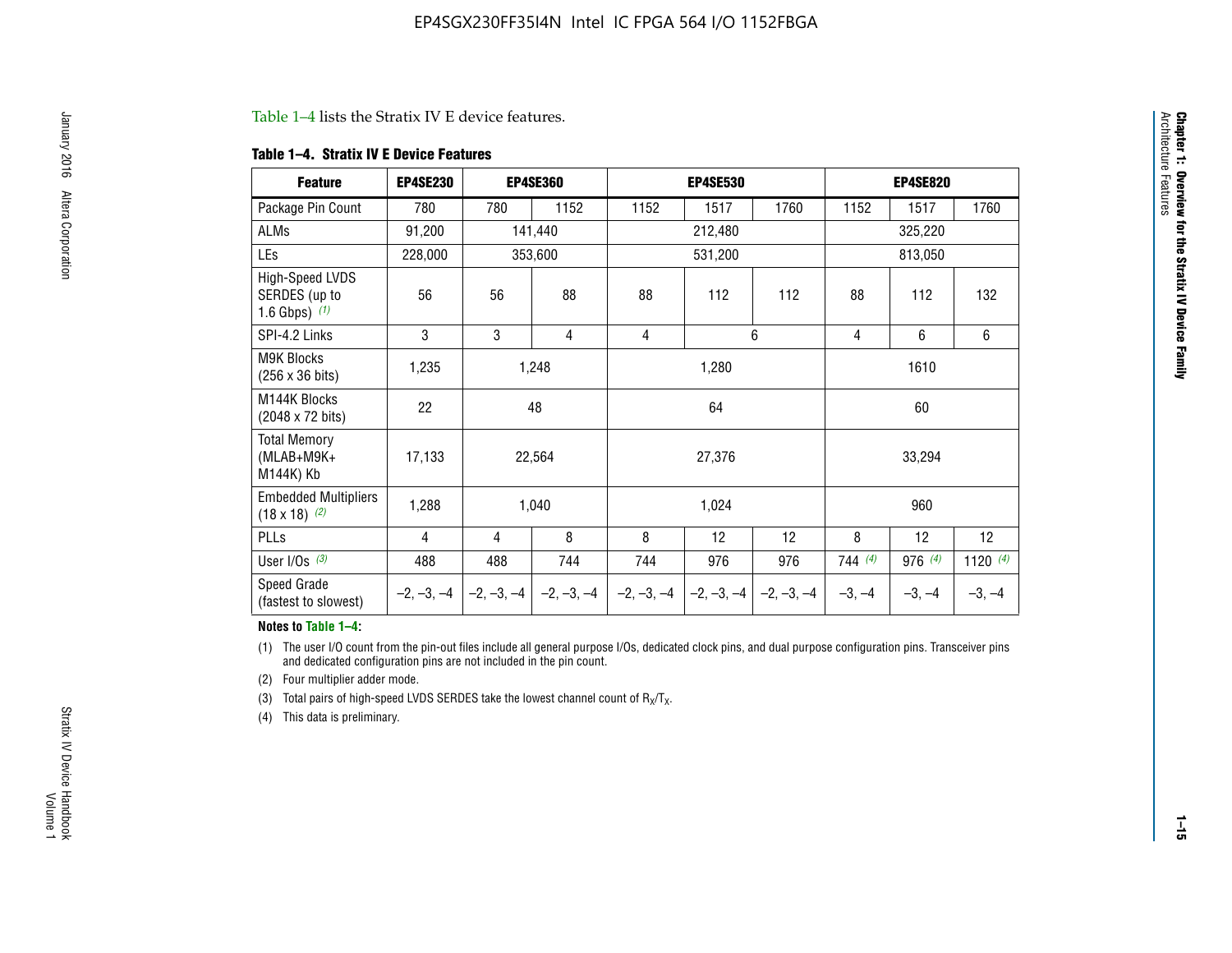Table 1–5 summarizes the Stratix IV E device package options.

| <b>Device</b> | <b>F780</b><br>$(29 \text{ mm} \times 29 \text{ mm})$ $(5)$ , $(6)$ | F1152<br>$(35 \text{ mm} \times 35 \text{ mm})$ $(5)$ $(7)$ | F <sub>1517</sub><br>$(40 \text{ mm} \times 40 \text{ mm})$ (7) | <b>F1760</b><br>$(42.5$ mm x 42.5 mm) $(7)$ |
|---------------|---------------------------------------------------------------------|-------------------------------------------------------------|-----------------------------------------------------------------|---------------------------------------------|
| EP4SE230      | F <sub>29</sub>                                                     |                                                             |                                                                 |                                             |
| EP4SE360      | H29 $(3)$                                                           | F35                                                         |                                                                 |                                             |
| EP4SE530      |                                                                     | H35 $(4)$                                                   | H40 $(4)$                                                       | F43                                         |
| EP4SE820      |                                                                     | H35 $(4)$                                                   | H40 $(4)$                                                       | F43                                         |

**Table 1–5. Stratix IV E Device Package Options** *(1)***,** *(2)*

#### **Notes to Table 1–5:**

(1) Device packages in the same column and marked under the same arrow sign have vertical migration capability.

(2) Use the Pin Migration Viewer in the Pin Planner to verify the pin migration compatibility when migrating devices. For more information, refer to *[I/O Management](http://www.altera.com/literature/hb/qts/qts_qii52013.pdf)* in the *Quartus II Handbook, Volume 2*.

(3) The 780-pin EP4SE360 device is available only in the 33 mm x 33 mm Hybrid flip chip package.

(4) The 1152-pin and 1517-pin for EP4SE530 and EP4SE820 devices are available only in the 42.5 mm x 42.5 mm Hybrid flip chip package.

(5) When migrating between hybrid and flip chip packages, there is an additional keep-out area. For more information, refer to the *[Package](http://www.altera.com/literature/ds/dspkg.pdf)  [Information Datasheet for Altera Devices](http://www.altera.com/literature/ds/dspkg.pdf)*.

(6) Devices listed in this column do not have on-package decoupling capacitors.

(7) Devices listed in this column have on-package decoupling capacitors. For more information about on-package decoupling capacitor value for each device, refer to Table 1–6.

Table 1–6 lists the Stratix IV E on-package decoupling information.

| Table 1–6. Stratix IV E Device On-Package Decoupling Information (1) |  |  |  |  |  |
|----------------------------------------------------------------------|--|--|--|--|--|
|----------------------------------------------------------------------|--|--|--|--|--|

|          | <b>Ordering Information</b> | V <sub>cc</sub>                     | <b>V<sub>CCIO</sub></b> |
|----------|-----------------------------|-------------------------------------|-------------------------|
| EP4SE360 | F <sub>35</sub>             | $4 \times 1$ uF + $4 \times 470$ nF | 10 nF per bank          |
|          | H35                         |                                     |                         |
| EP4SE530 | H40                         | $4\times1$ uF + $4\times470$ nF     | 10 nF per bank          |
|          | F43                         |                                     |                         |
|          | H35                         |                                     |                         |
| EP4SE820 | H40                         | $4\times1$ uF + $4\times470$ nF     | 10 nF per bank          |
|          | F43                         |                                     |                         |

**Note to Table 1–6:**

(1) Table 1–6 refers to production devices on-package decoupling. For more information about decoupling design of engineering sample (ES) devices, contact [Altera Technical Support](http://mysupport.altera.com/eservice/login.asp).

Table 1–7 lists the Stratix IV GT device features.

| <b>Feature</b>                       | <b>EP4S40G2</b> | <b>EP4S40G5</b> | <b>EP4S100G2</b> | <b>EP4S100G3</b> | <b>EP4S100G4</b> | <b>EP4S100G5</b> |         |
|--------------------------------------|-----------------|-----------------|------------------|------------------|------------------|------------------|---------|
| Package Pin Count                    | 1517            | 1517            | 1517             | 1932             | 1932             | 1517             | 1932    |
| <b>ALMs</b>                          | 91,200          | 212,480         | 91,200           | 116,480          | 141,440          |                  | 212.480 |
| LEs                                  | 228,000         | 531,200         | 228,000          | 291,200          | 353,600          |                  | 531,200 |
| <b>Total Transceiver</b><br>Channels | 36              | 36              | 36               | 48               | 48               | 36               | 48      |

**Table 1–7. Stratix IV GT Device Features (Part 1 of 2)**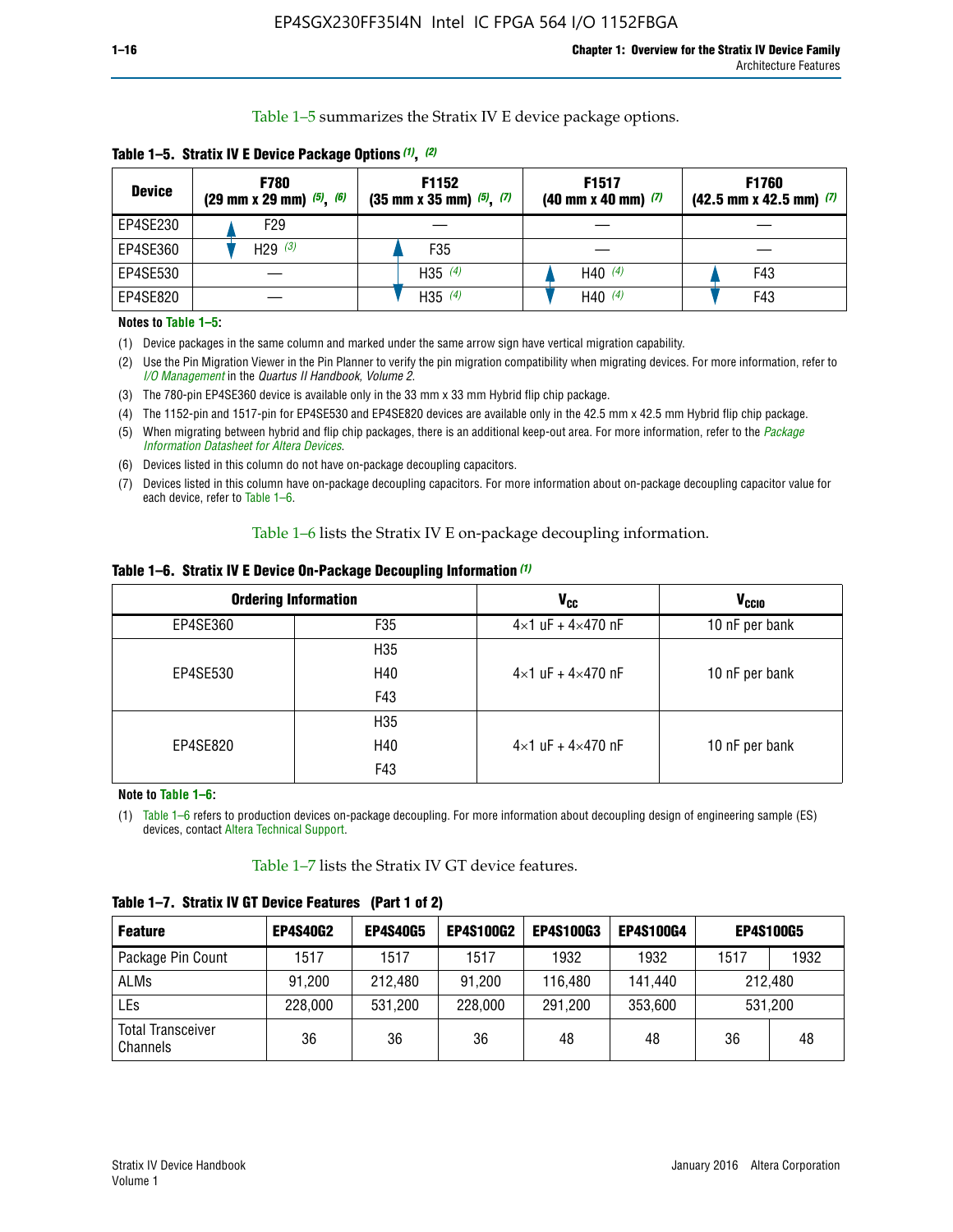| <b>Feature</b>                                                              | <b>EP4S40G2</b> | <b>EP4S40G5</b> | <b>EP4S100G2</b> | <b>EP4S100G3</b> | <b>EP4S100G4</b> |                           | <b>EP4S100G5</b> |
|-----------------------------------------------------------------------------|-----------------|-----------------|------------------|------------------|------------------|---------------------------|------------------|
| 10G Transceiver<br>Channels<br>(600 Mbps - 11.3 Gbps<br>with $PMA + PCS$ )  | 12              | 12              | 24               | 24               | 24               | 24                        | 32               |
| 8G Transceiver<br>Channels<br>(600 Mbps - 8.5 Gbps<br>with PMA + PCS) $(1)$ | 12              | 12              | $\pmb{0}$        | 8                | 8                | $\mathbf 0$               | $\pmb{0}$        |
| PMA-only CMU<br>Channels<br>(600 Mbps- 6.5 Gbps)                            | 12              | 12              | 12               | 16               | 16               | 12                        | 16               |
| PCIe hard IP Blocks                                                         | $\overline{2}$  | $\overline{2}$  | $\overline{2}$   | $\overline{4}$   | $\overline{4}$   | $\overline{2}$            | $\overline{4}$   |
| High-Speed LVDS<br><b>SERDES</b><br>(up to 1.6 Gbps) $(2)$                  | 46              | 46              | 46               | 47               | 47               | 46                        | 47               |
| SP1-4.2 Links                                                               | $\overline{2}$  | $\overline{2}$  | $\overline{2}$   | $\overline{2}$   | $\overline{2}$   | $\overline{2}$            | $\overline{2}$   |
| <b>M9K Blocks</b><br>(256 x 36 bits)                                        | 1,235           | 1,280           | 1,235            | 936              | 1,248            |                           | 1,280            |
| M144K Blocks<br>(2048 x 72 bits)                                            | 22              | 64              | 22               | 36               | 48               |                           | 64               |
| Total Memory (MLAB +<br>M9K + M144K) Kb                                     | 17,133          | 27,376          | 17,133           | 17,248           | 22,564           |                           | 27,376           |
| <b>Embedded Multipliers</b><br>$18 \times 18^{(3)}$                         | 1,288           | 1,024           | 1,288            | 832              | 1,024            |                           | 1,024            |
| <b>PLLs</b>                                                                 | 8               | 8               | 8                | 12               | 12               | 8                         | 12               |
| User I/Os $(4)$ , $(5)$                                                     | 654             | 654             | 654              | 781              | 781              | 654                       | 781              |
| Speed Grade<br>(fastest to slowest)                                         | $-1, -2, -3$    | $-1, -2, -3$    | $-1, -2, -3$     | $-1, -2, -3$     | $-1, -2, -3$     | $-1, -2, -3$ $-1, -2, -3$ |                  |

**Notes to Table 1–7:**

(1) You can configure all 10G transceiver channels as 8G transceiver channels. For example, the EP4S40G2F40 device has twenty-four 8G transceiver channels and the EP4S100G5F45 device has thirty-two 8G transceiver channels.

(2) Total pairs of high-speed LVDS SERDES take the lowest channel count of  $R_X/T_X$ .

(3) Four multiplier adder mode.

(4) The user I/O count from the pin-out files include all general purpose I/Os, dedicated clock pins, and dual purpose configuration pins. Transceiver pins and dedicated configuration pins are not included in the pin count.

(5) This data is preliminary.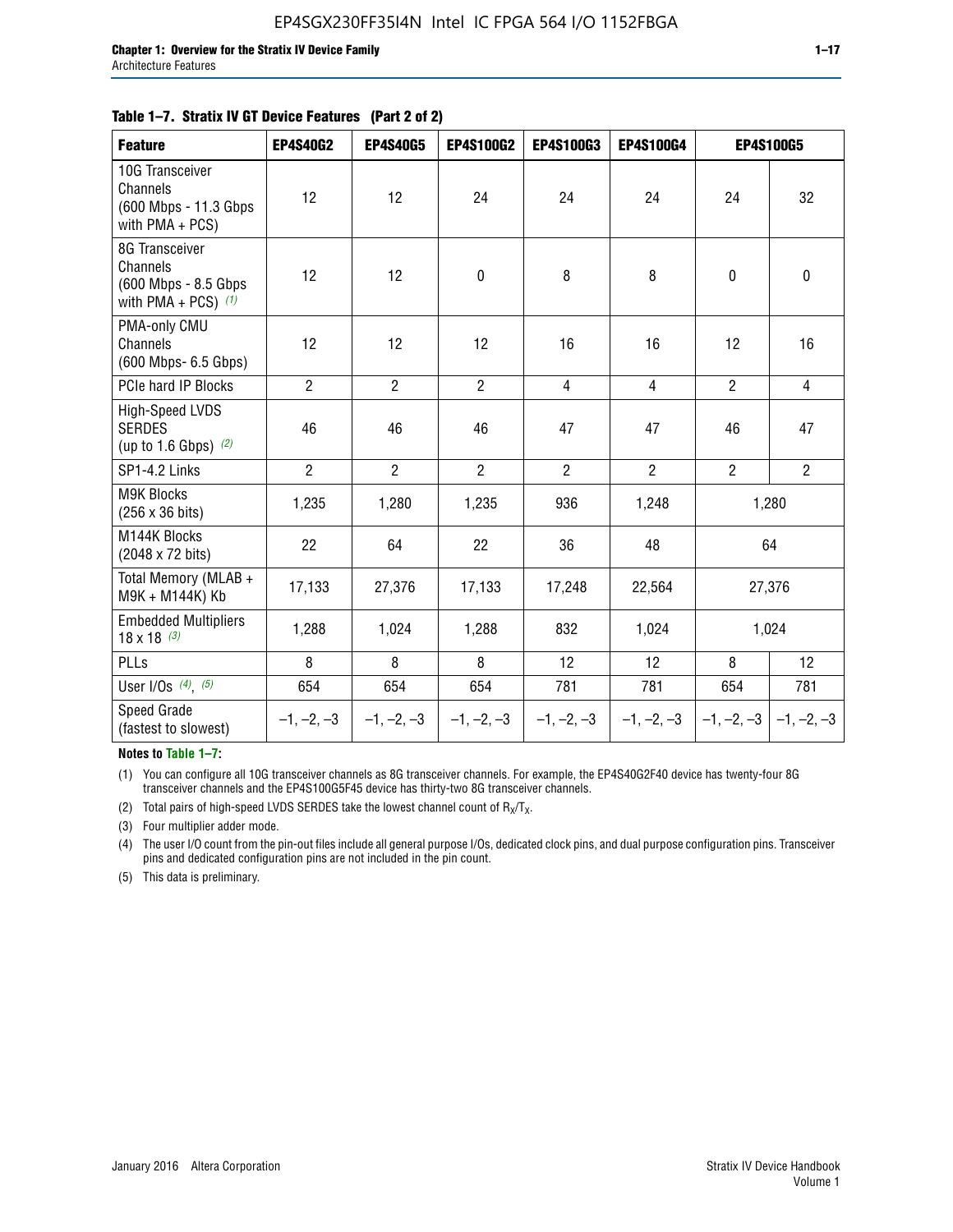Table 1–8 lists the resource counts for the Stratix IV GT devices.

| <b>Device</b>                      | <b>1517 Pin</b><br>$(40 \text{ mm} \times 40 \text{ mm})$ $(3)$ | <b>1932 Pin</b><br>(45 mm x 45 mm) |  |
|------------------------------------|-----------------------------------------------------------------|------------------------------------|--|
| <b>Stratix IV GT 40 G Devices</b>  |                                                                 |                                    |  |
| EP4S40G2                           | F40                                                             |                                    |  |
| EP4S40G5                           | H40 $(4)$ , $(5)$                                               |                                    |  |
| <b>Stratix IV GT 100 G Devices</b> |                                                                 |                                    |  |
| EP4S100G2                          | F40                                                             |                                    |  |
| EP4S100G3                          |                                                                 | F45                                |  |
| EP4S100G4                          |                                                                 | F45                                |  |
| EP4S100G5                          | $(4)$ , $(5)$<br>H40                                            | F45                                |  |

#### **Notes to Table 1–8:**

(1) This table represents pin compatability; however, it does not include hard IP block placement compatability.

- (2) Devices under the same arrow sign have vertical migration capability.
- (3) When migrating between hybrid and flip chip packages, there is an additional keep-out area. For more information, refer to the *[Altera Device Package Information Data Sheet](http://www.altera.com/literature/ds/dspkg.pdf)*.
- (4) EP4S40G5 and EP4S100G5 devices with 1517 pin-count are only available in 42.5-mm x 42.5-mm Hybrid flip chip packages.
- (5) If you are using the hard IP block, migration is not possible.

Table 1–9 lists the Stratix IV GT on-package decoupling information.

**Table 1–9. Stratix IV GT Device On-Package Decoupling Information** *(1)*

| <b>Ordering</b><br><b>Information</b> | Vcc                                 | <b>V<sub>CCIO</sub></b> | V <sub>CCL GXB</sub>            | V <sub>CCA L/R</sub> | V <sub>CCT L/R</sub> | $V_{CCR\_L/R}$ |
|---------------------------------------|-------------------------------------|-------------------------|---------------------------------|----------------------|----------------------|----------------|
| EP4S40G2F40                           | $2 \times 1$ uF + $2 \times 470$ nF | 10 nF per bank $(2)$    | 100 nF per<br>transceiver block | $100$ nF             | $100$ nF             | $100$ nF       |
| EP4S100G2F40                          |                                     |                         |                                 |                      |                      |                |
| EP4S100G3F45                          |                                     | 10 nF per bank $(2)$    | 100 nF per<br>transceiver block | $100$ nF             | $100$ nF             | $100$ nF       |
| EP4S100G4F45                          |                                     |                         |                                 |                      |                      |                |
| EP4S40G5H40                           | $4\times1$ uF + $4\times470$ nF     |                         |                                 |                      |                      |                |
| EP4S100G5H40                          |                                     |                         |                                 |                      |                      |                |
| EP4S100G5F45                          |                                     |                         |                                 |                      |                      |                |

**Notes to Table 1–9:**

(1) Table 1–9 refers to production devices on-package decoupling. For more information about decoupling design of engineering sample (ES) devices, contact [Altera Technical Support](http://mysupport.altera.com/eservice/login.asp).

(2) For I/O banks  $3(*)$ ,  $4(*)$ ,  $7(*)$ , and  $8(*)$  only. There is no OPD for I/O bank  $1(*)$ ,  $2(*)$ ,  $5(*)$ , and  $6(*)$ .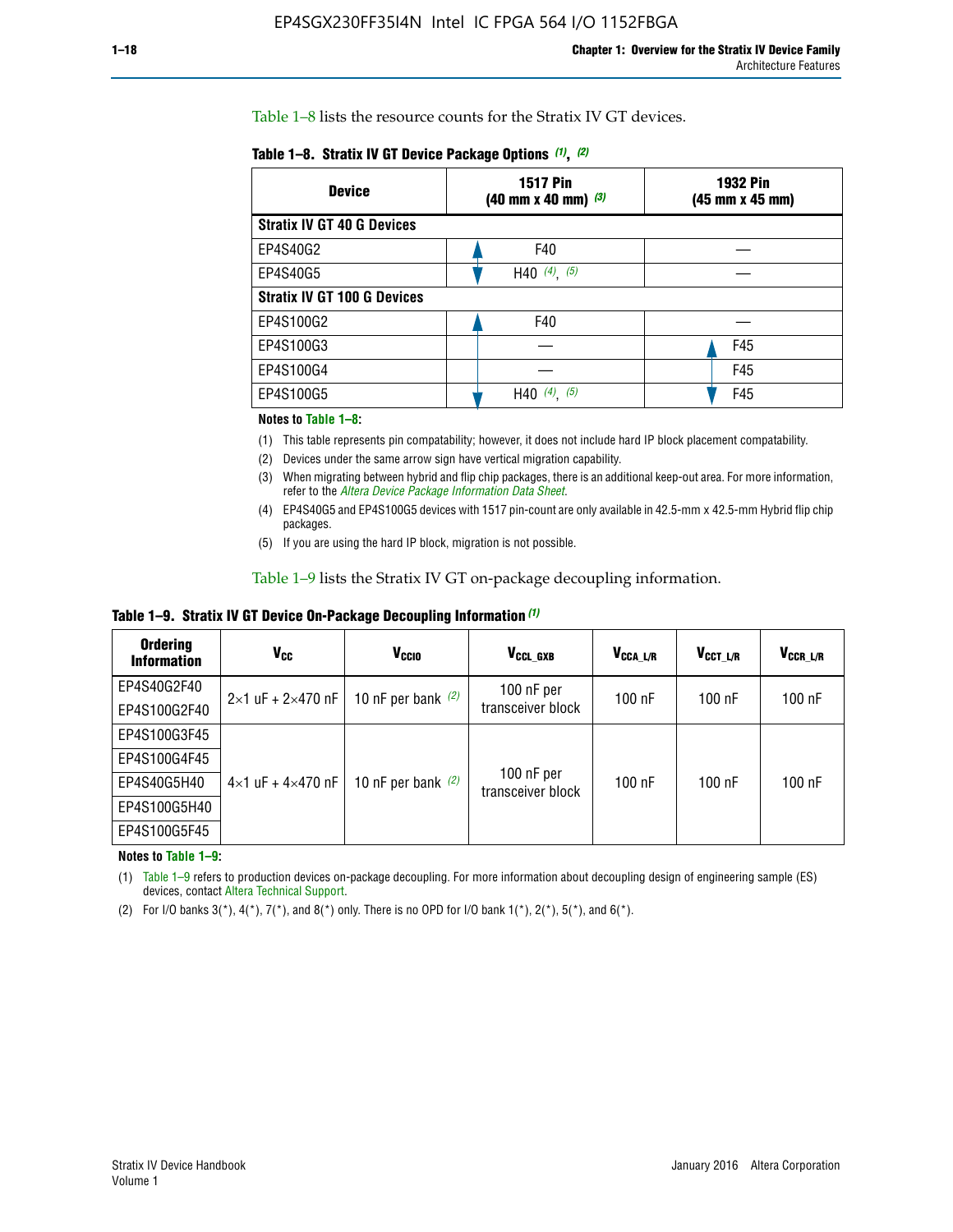# **Integrated Software Platform**

The Quartus II software provides an integrated environment for HDL and schematic design entry, compilation and logic synthesis, full simulation and advanced timing analysis, SignalTap II Logic Analyzer, and device configuration of Stratix IV designs. The Quartus II software provides the MegaWizard<sup> $M$ </sup> Plug-In Manager user interface to generate different functional blocks, such as memory, PLL, and digital signal processing logic. For transceivers, the Quartus II software provides the ALTGX MegaWizard Plug-In Manager interface that guides you through configuration of the transceiver based on your application requirements.

The Stratix IV GX and GT transceivers allow you to implement low-power and reliable high-speed serial interface applications with its fully reconfigurable hardware, optimal signal integrity, and integrated Quartus II software platform.

For more information about the QuarJanuary2016tus II software features, refer to the *[Quartus II Handbook](http://www.altera.com/literature/lit-qts.jsp)*.

# **Ordering Information**

This section describes the Stratix IV E, GT, and GX devices ordering information. Figure 1–4 shows the ordering codes for Stratix IV GX and E devices.



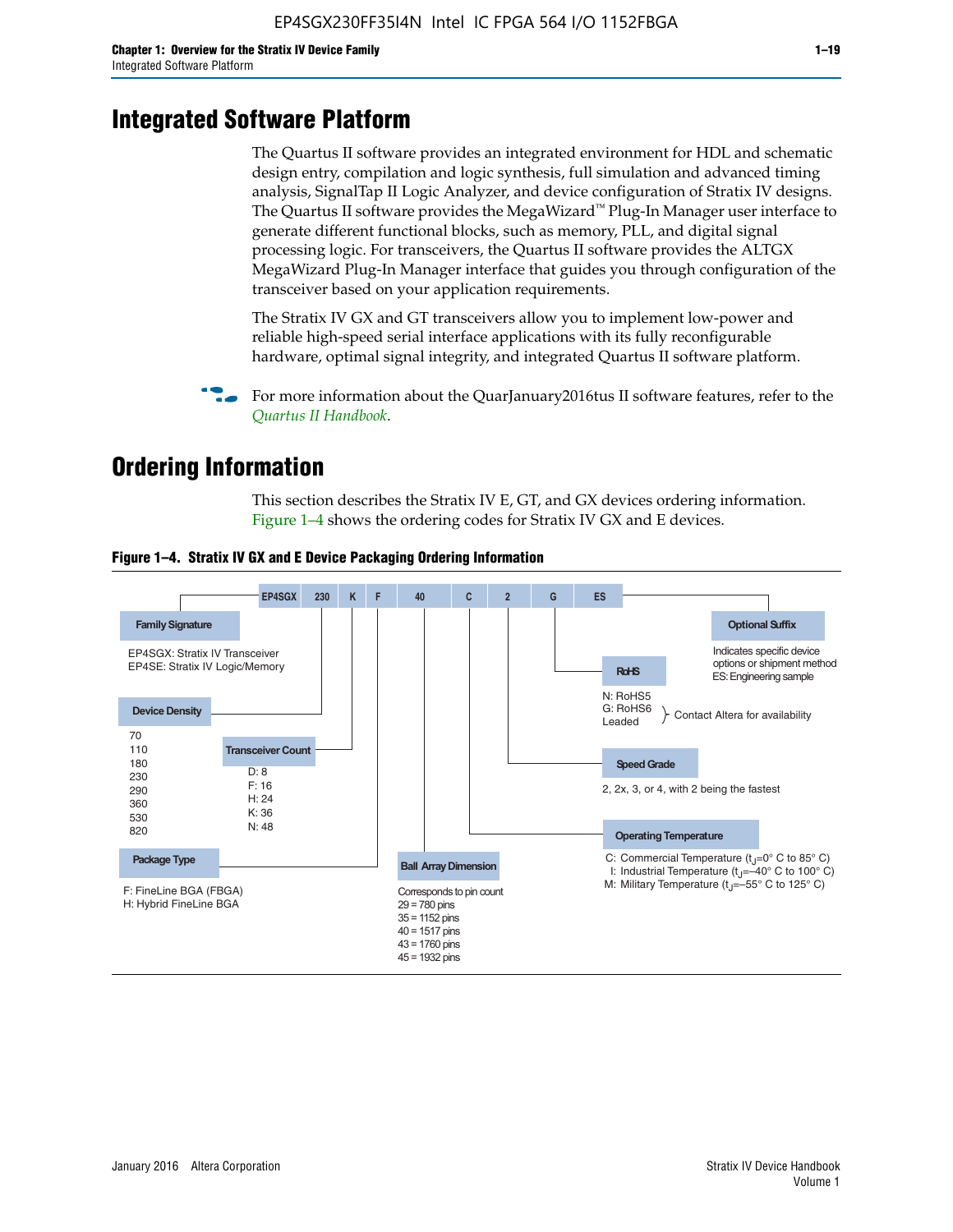Figure 1–5 shows the ordering codes for Stratix IV GT devices.





# **Document Revision History**

Table 1–10 lists the revision history for this chapter.

| Table 1–10. Document Revision History (Part 1 of 2) |  |  |  |  |  |
|-----------------------------------------------------|--|--|--|--|--|
|-----------------------------------------------------|--|--|--|--|--|

| <b>Date</b>       | Version | <b>Changes</b>                                         |
|-------------------|---------|--------------------------------------------------------|
| January 2016      | $3.5\,$ | <b>Updated Figure 1–4 with new RoHS information</b>    |
| September 2012    | 3.4     | ■ Updated Table 1–1 to close FB $#30986$ .             |
|                   |         | Updated Table 1–2 and Table 1–5 to close FB $#31127$ . |
| June 2011         | 3.3     | Added military temperature to Figure 1–4.              |
| February 2011     | 3.2     | ■ Updated Table 1–7 and Table 1–8.                     |
|                   |         | $\blacksquare$ Applied new template.                   |
|                   |         | Minor text edits.                                      |
| <b>March 2010</b> |         | <b>Updated Table 1–1, Table 1–2, and Table 1–7.</b>    |
|                   | 3.1     | ■ Updated Figure $1-3$ .                               |
|                   |         | ■ Updated the "Stratix IV GT Devices" section.         |
|                   |         | Added two new references to the Introduction section.  |
|                   |         | Minor text edits.                                      |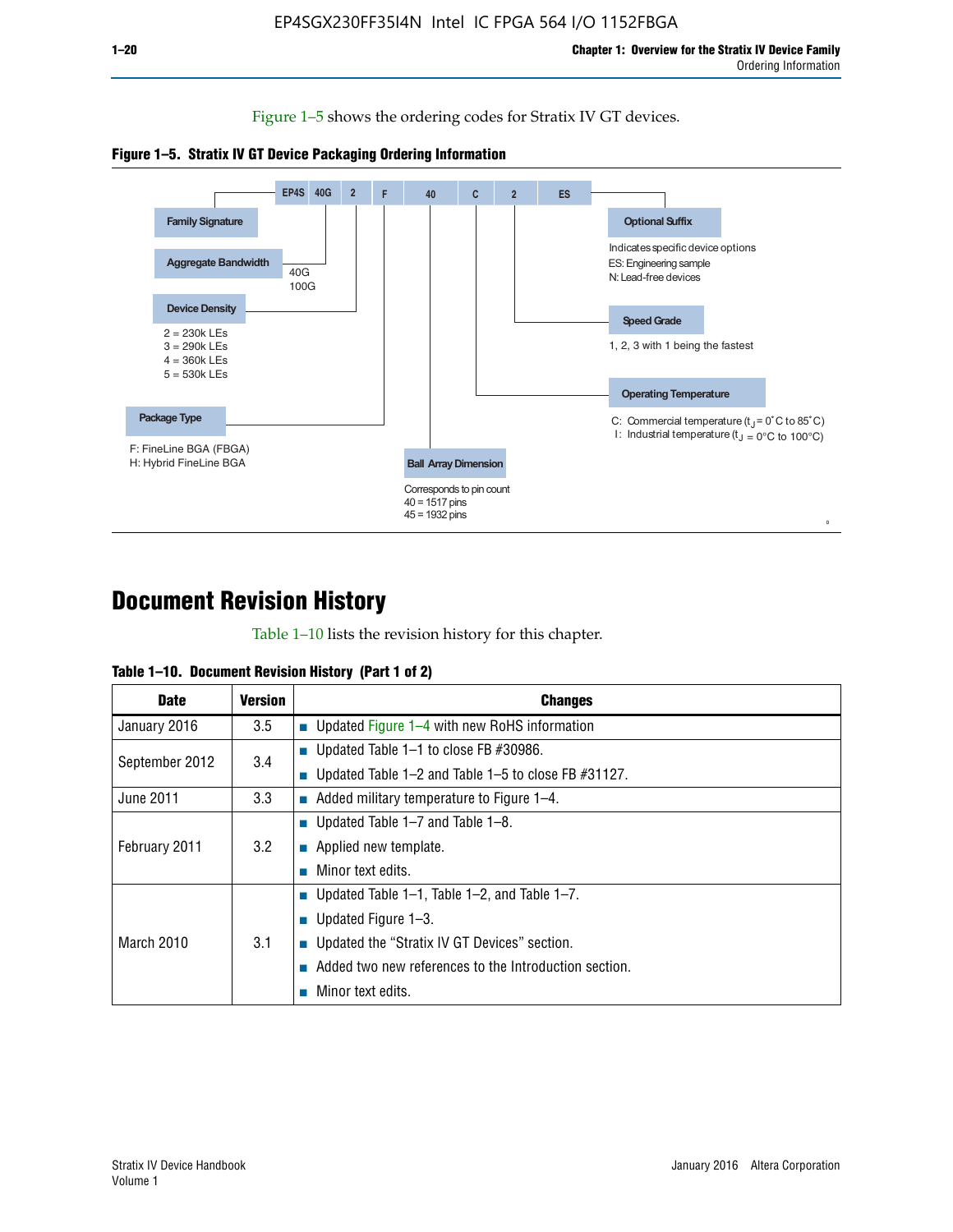#### **Table 1–10. Document Revision History (Part 2 of 2)**

| <b>Date</b>      | <b>Version</b> | <b>Changes</b>                                                                                                                                                                                                                                                                    |  |  |
|------------------|----------------|-----------------------------------------------------------------------------------------------------------------------------------------------------------------------------------------------------------------------------------------------------------------------------------|--|--|
|                  |                | ■ Updated the "Stratix IV Device Family Overview", "Feature Summary", "Stratix IV GT<br>Devices", "High-Speed Transceiver Features", "FPGA Fabric and I/O Features", "Highest<br>Aggregate Data Bandwidth", "System Integration", and "Integrated Software Platform"<br>sections. |  |  |
| November 2009    | 3.0            | $\blacksquare$ Added Table 1-3, Table 1-6, and Table 1-9.                                                                                                                                                                                                                         |  |  |
|                  |                | $\blacksquare$ Updated Table 1-1, Table 1-2, Table 1-4, Table 1-5, Table 1-7, and Table 1-8.                                                                                                                                                                                      |  |  |
|                  |                | ■ Updated Figure 1–3, Figure 1–4, and Figure 1–5.                                                                                                                                                                                                                                 |  |  |
|                  |                | $\blacksquare$ Minor text edits.                                                                                                                                                                                                                                                  |  |  |
| <b>June 2009</b> | 2.4            | $\blacksquare$ Updated Table 1-1.                                                                                                                                                                                                                                                 |  |  |
|                  |                | Minor text edits.                                                                                                                                                                                                                                                                 |  |  |
|                  |                | $\blacksquare$ Added Table 1–5, Table 1–6, and Figure 1–3.                                                                                                                                                                                                                        |  |  |
|                  |                | $\blacksquare$ Updated Figure 1-5.                                                                                                                                                                                                                                                |  |  |
| April 2009       | 2.3            | Updated Table $1-1$ , Table $1-2$ , Table $1-3$ , and Table $1-4$ .                                                                                                                                                                                                               |  |  |
|                  |                | ■ Updated "Introduction", "Feature Summary", "Stratix IV GX Devices", "Stratix IV GT<br>Devices", "Architecture Features", and "FPGA Fabric and I/O Features"                                                                                                                     |  |  |
|                  | 2.2            | ■ Updated "Feature Summary", "Stratix IV GX Devices", "Stratix IV E Device", "Stratix IV<br>GT Devices", "Signal Integrity"                                                                                                                                                       |  |  |
| March 2009       |                | Removed Tables 1-5 and 1-6                                                                                                                                                                                                                                                        |  |  |
|                  |                | Updated Figure 1-4                                                                                                                                                                                                                                                                |  |  |
|                  |                | ■ Updated "Introduction", "Feature Summary", "Stratix IV Device Diagnostic Features",<br>"Signal Integrity", "Clock Networks", "High-Speed Differential I/O with DPA and Soft-<br>CDR", "System Integration", and "Ordering Information" sections.                                |  |  |
|                  |                | Added "Stratix IV GT 100G Devices" and "Stratix IV GT 100G Transceiver Bandwidth"<br>sections.                                                                                                                                                                                    |  |  |
| March 2009       | 2.1            | <b>Updated Table 1–1, Table 1–2, Table 1–3, and Table 1–4.</b>                                                                                                                                                                                                                    |  |  |
|                  |                | $\blacksquare$ Added Table 1-5 and Table 1-6.                                                                                                                                                                                                                                     |  |  |
|                  |                | ■ Updated Figure $1-3$ and Figure $1-4$ .                                                                                                                                                                                                                                         |  |  |
|                  |                | $\blacksquare$ Added Figure 1-5.                                                                                                                                                                                                                                                  |  |  |
|                  |                | Removed "Referenced Documents" section.                                                                                                                                                                                                                                           |  |  |
|                  | 2.0            | Updated "Feature Summary" on page 1-1.                                                                                                                                                                                                                                            |  |  |
| November 2008    |                | ■ Updated "Stratix IV Device Diagnostic Features" on page 1-7.                                                                                                                                                                                                                    |  |  |
|                  |                | Updated "FPGA Fabric and I/O Features" on page 1-8.                                                                                                                                                                                                                               |  |  |
|                  |                | Updated Table 1-1.                                                                                                                                                                                                                                                                |  |  |
|                  |                | Updated Table 1-2.                                                                                                                                                                                                                                                                |  |  |
|                  |                | Updated "Table 1-5 shows the total number of transceivers available in the Stratix IV GT<br>Device." on page 1-15.                                                                                                                                                                |  |  |
| <b>July 2008</b> | 1.1            | Revised "Introduction".                                                                                                                                                                                                                                                           |  |  |
| May 2008         | 1.0            | Initial release.                                                                                                                                                                                                                                                                  |  |  |